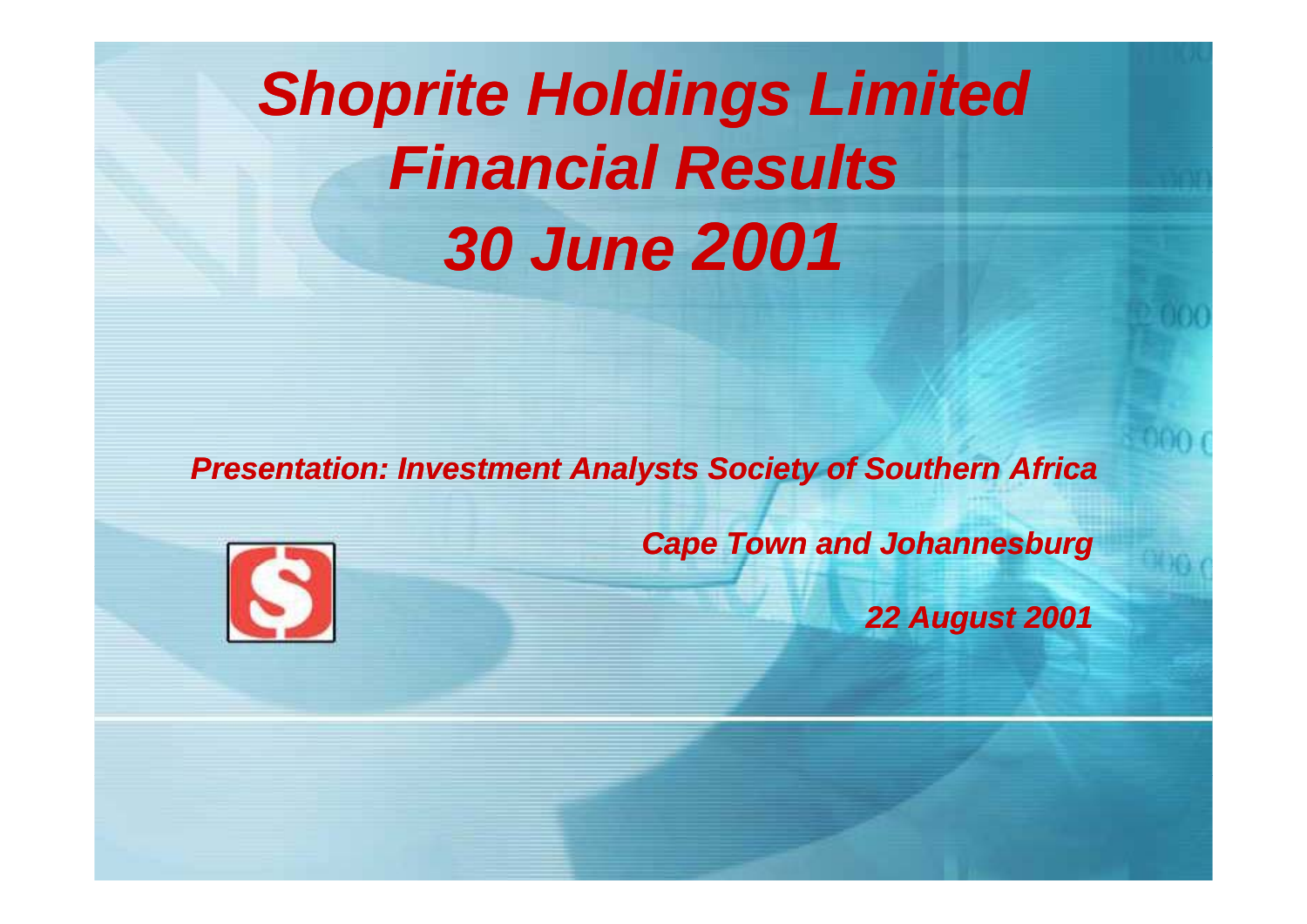## *Table of Contents*

- **Financial highlights**
- **Management & personnel**
- **Store Rationalisation**
- **Market analysis**
- **Questions**

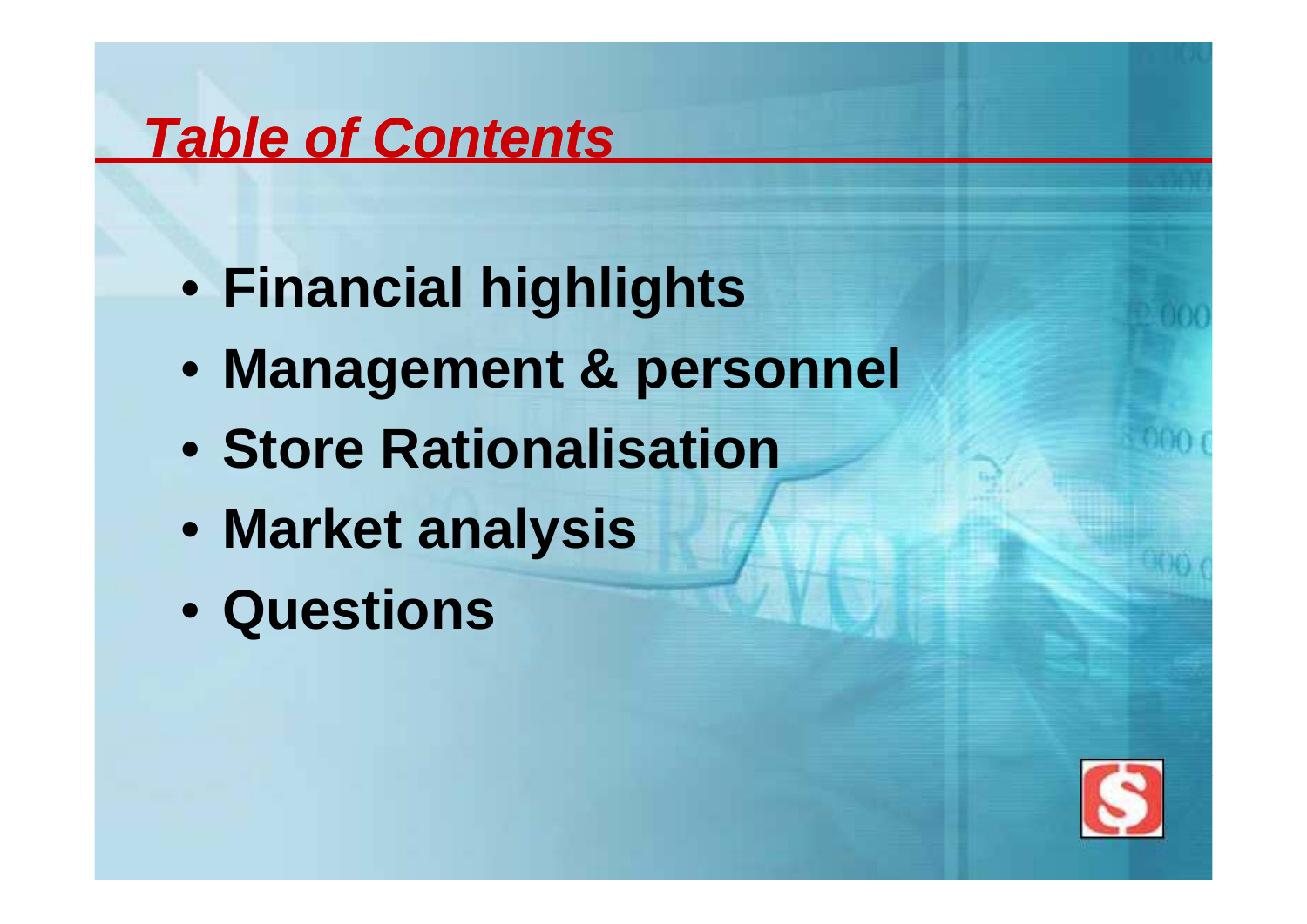## *Financial Results Highlights*

| <b>Year Ended</b>                  | June   | June   | <b>June</b> |
|------------------------------------|--------|--------|-------------|
|                                    | '01    | "00"   | <b>'99</b>  |
| <b>Turnover (Rm)</b>               | 19 597 | 18 430 | 17 349      |
| Turnover growth (%)                | 6,3    | 6,2    | 19,1        |
| <b>Operating Profit (Rm)</b>       | 415    | 326    | 126         |
| <b>Operating Profit growth (%)</b> | 27,3   | 158,7  | (46, 8)     |
| <b>Operating Margin (%)</b>        | 2,1    | 1,8    | 0,7         |
| <b>Headline EPS</b>                | 58,0   | 45,5   | $10,9*$     |
| <b>Dividend per share</b>          | 20,5   | 18,0   | 14,0        |
| <b>Dividend Cover</b>              | 2,8    | 2,5    | 0,8         |

**\* Restated for Deferred Tax**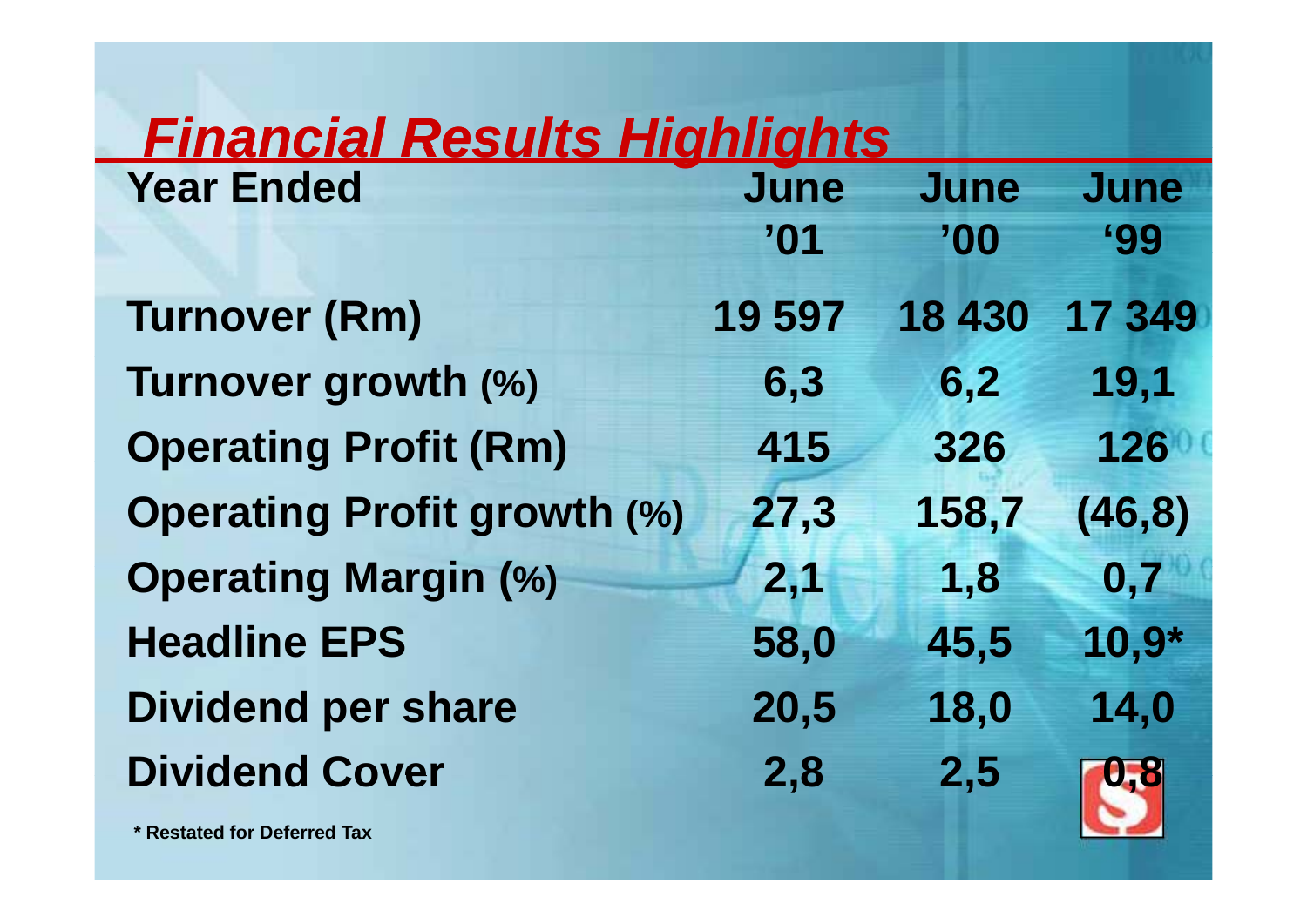#### *Key Points*

- **Turnover**
	- –**Food inflation – 3.9%**
	- –**St t t ti li Strategy to rationalise**
		- **Open 7 new, close 8 supermarkets**
		- **Net trading space reduction 18 000m²**
	- –**Grow customer base by 2 8% 2.8%**

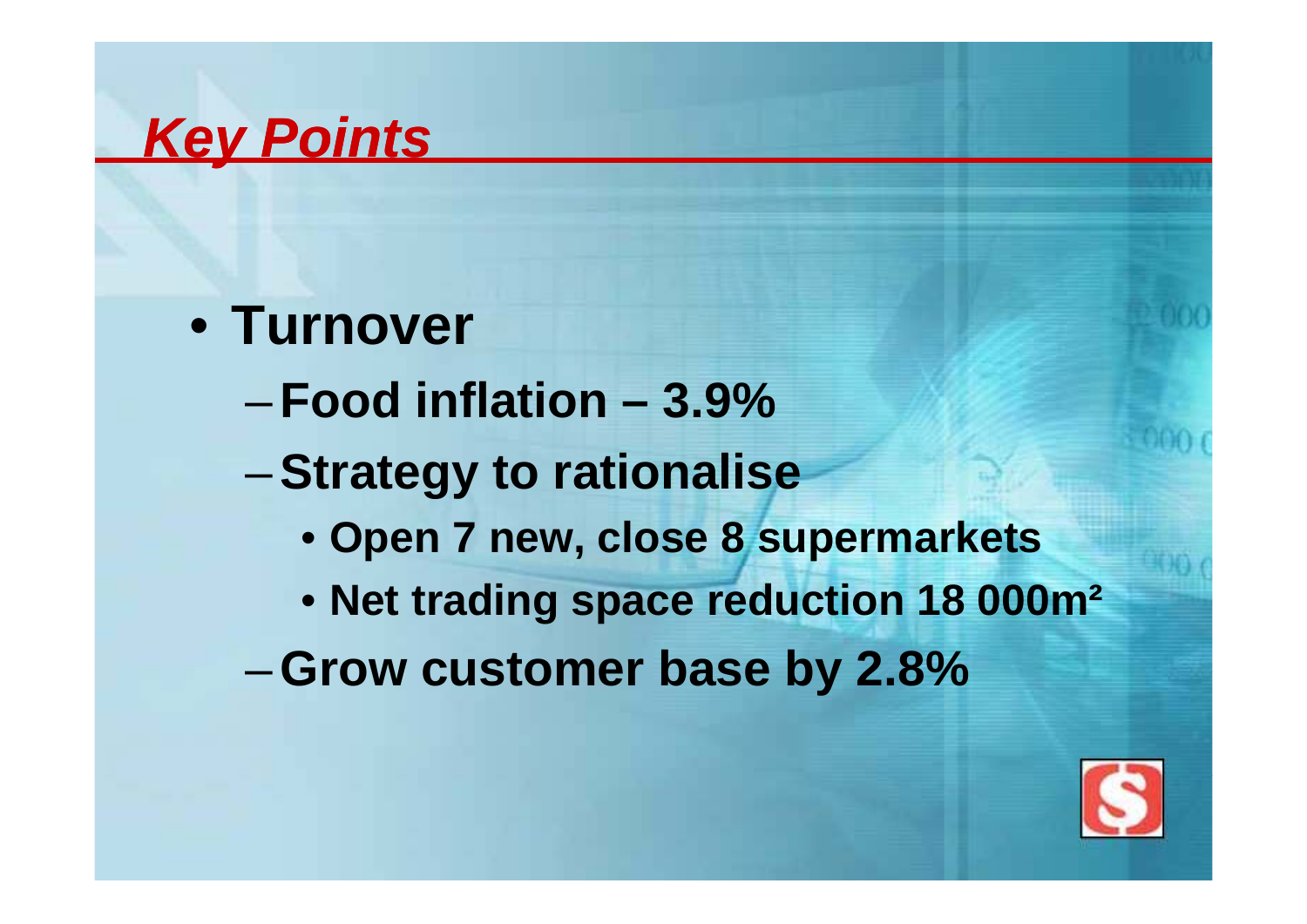## *Key Points (Cont)*

- **Operating profit**
	- –**Operating margin improved to 2.1%**
	- $-$  **Stock losses improved further**
	- –**Effective cost control**
	- –**Effective utilisation of retail space**
	- –**U i ll neconomical leases – R78 m**

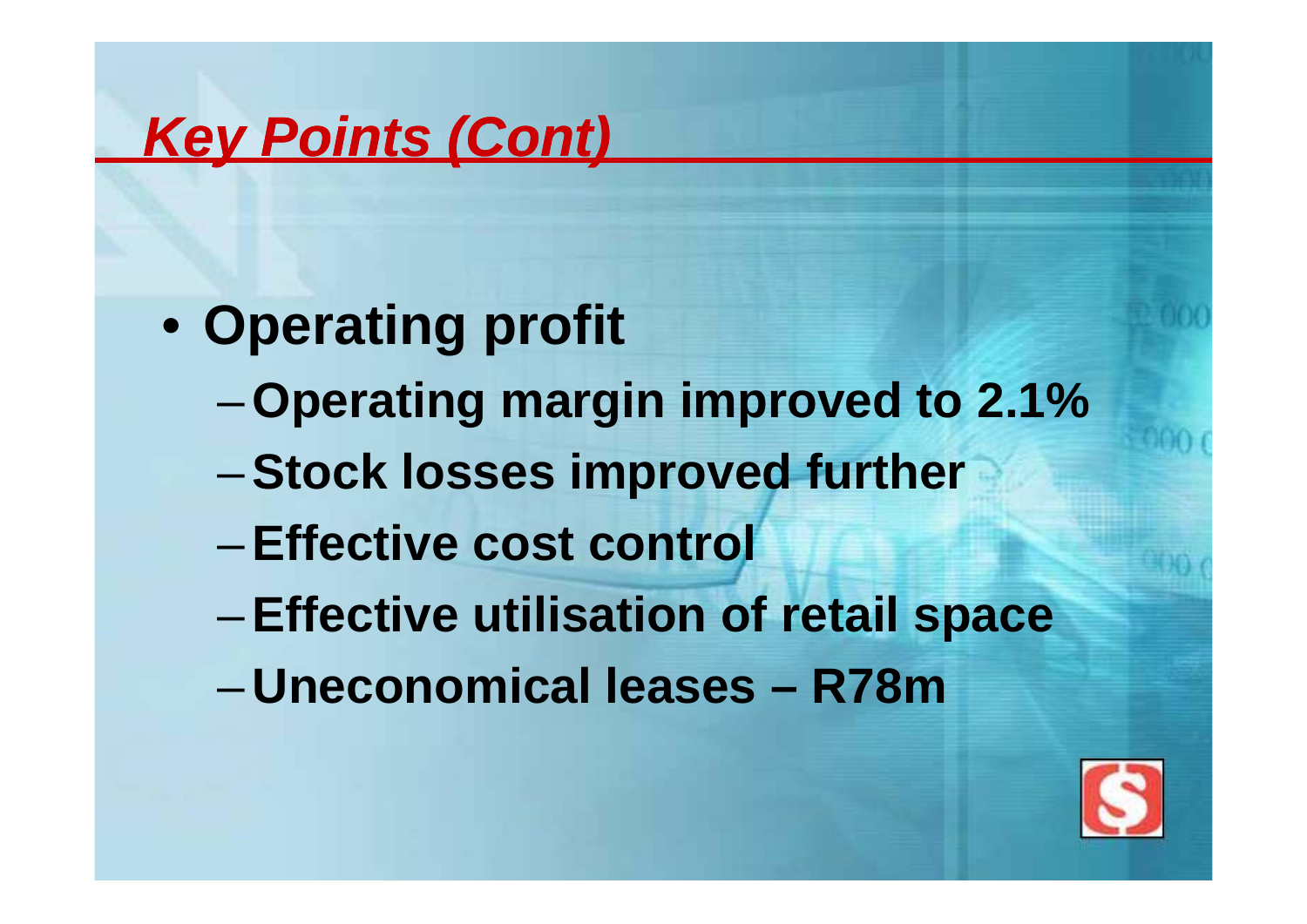## *Key Points (Cont)*

- **Exceptional items** 
	- –**Provision: employee share scheme employee -R127m**
	- –**Negative goodwill goodwill - R65m**
- **Investment income**
	- –**Cash flush - R900m**
	- –**Stock holding –opportunity ( ±R500m)**

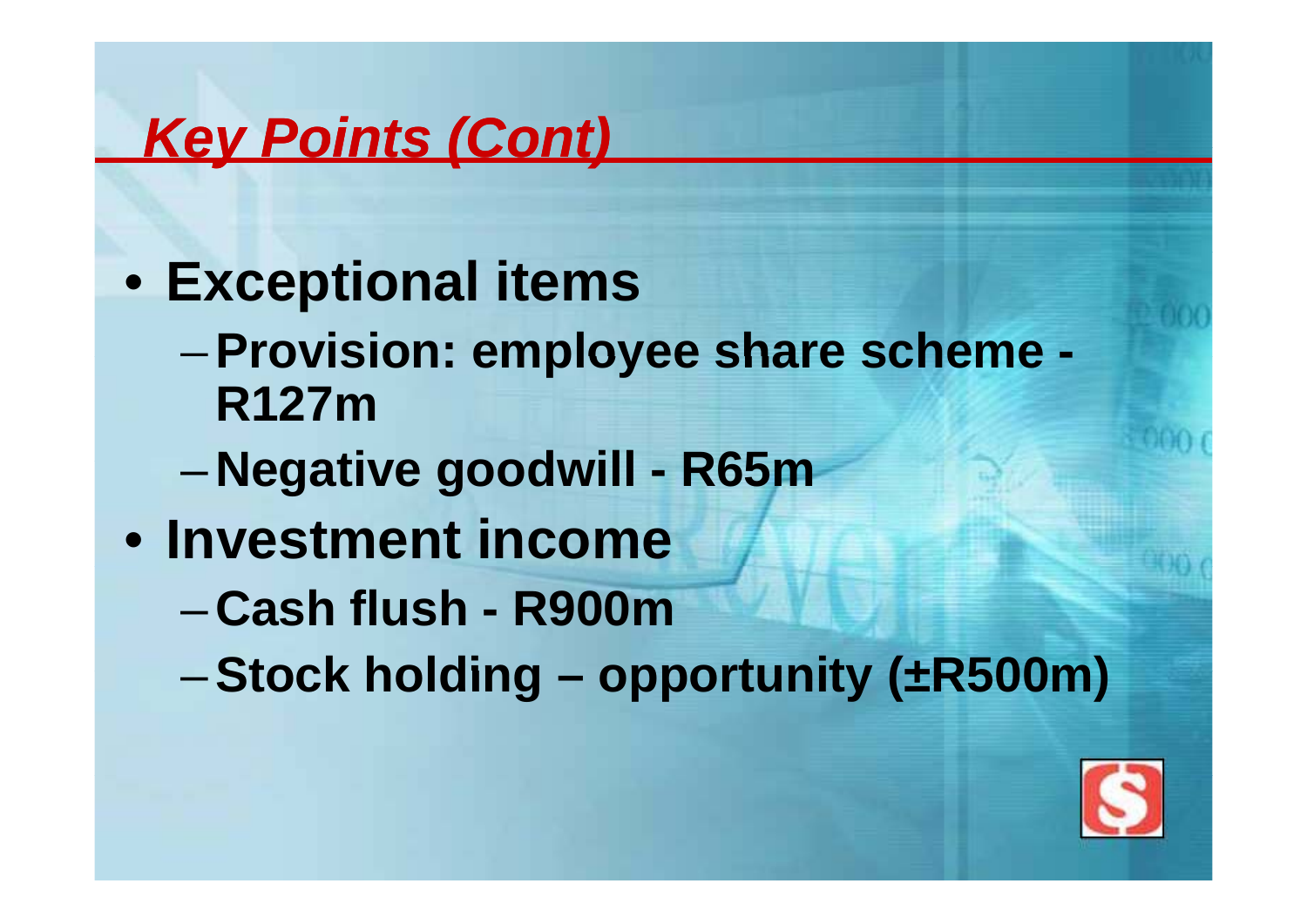#### *Key Points (Cont)*

• **Taxation**– **Current tax rate 7.5%**–**T l f R900 Tax loss om**\_\_\_\_\_\_\_\_

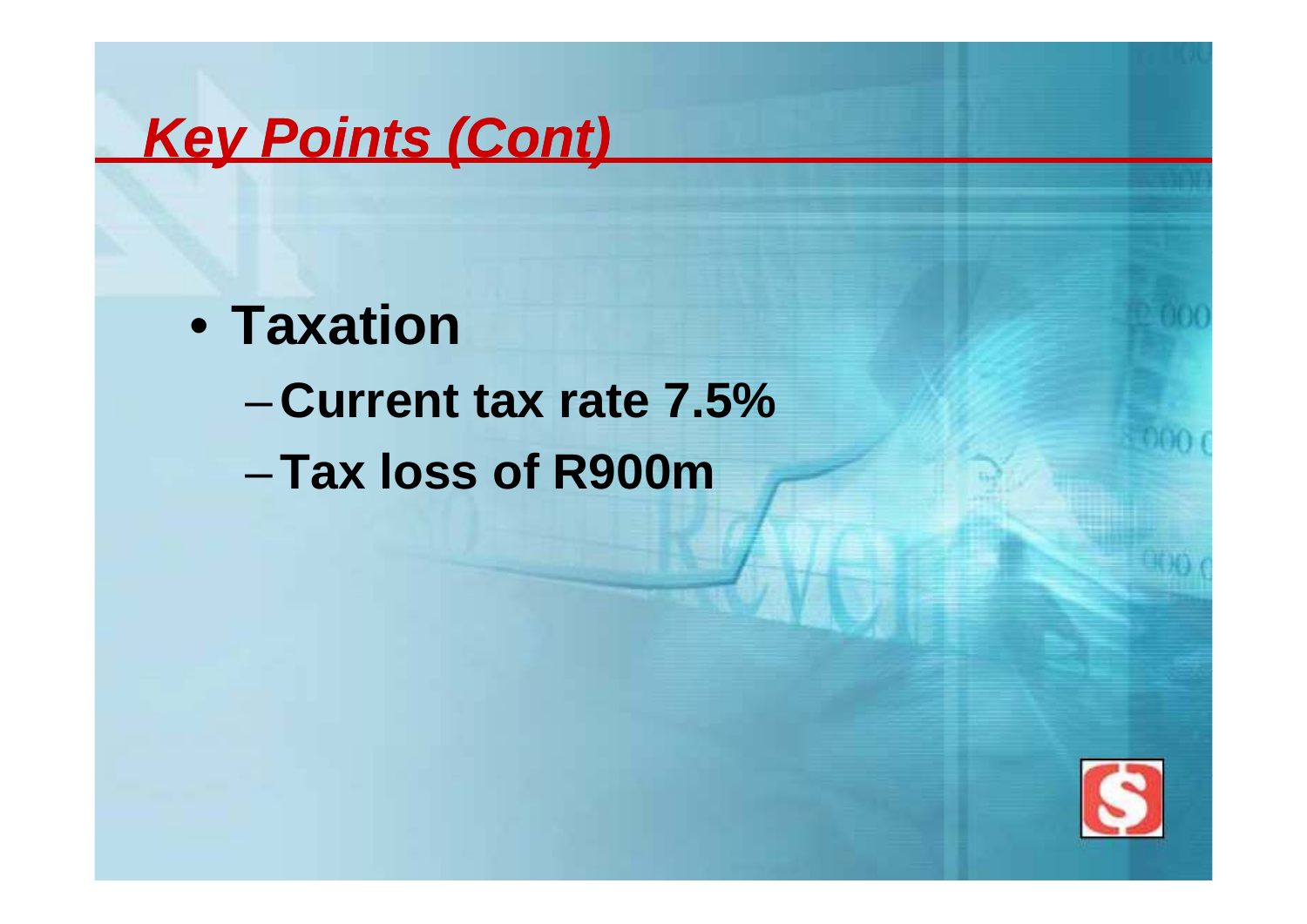## *Information Technology*

• **Capital expenditure**

| <b>Actual '00</b> |              | Actual '01   Budget '02 |  |
|-------------------|--------------|-------------------------|--|
| <b>R93m</b>       | <b>R106m</b> | <b>R170m</b>            |  |

- **Store communications - bandwidth on demand**
- **Wireless terminals**
- **Exciting new developments**
	- –**Separate presentation**

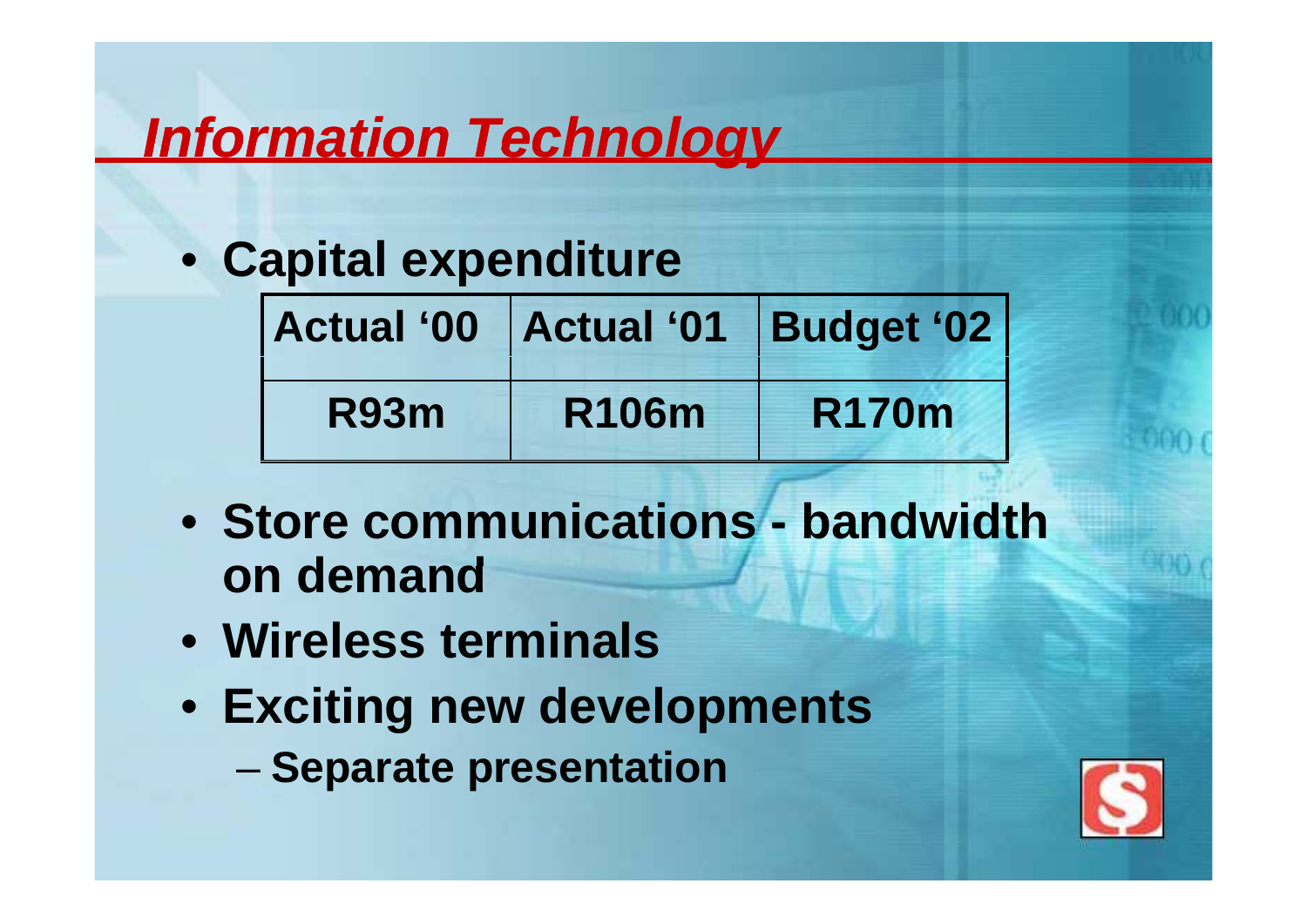#### *Financial Statistics 21 Year Review*

**2001 Comp Growth 1980**

**Turnover (Rm) 19 597 42,2% 12**

**Operating Profit (Rm) 415 33,9% 0,9**

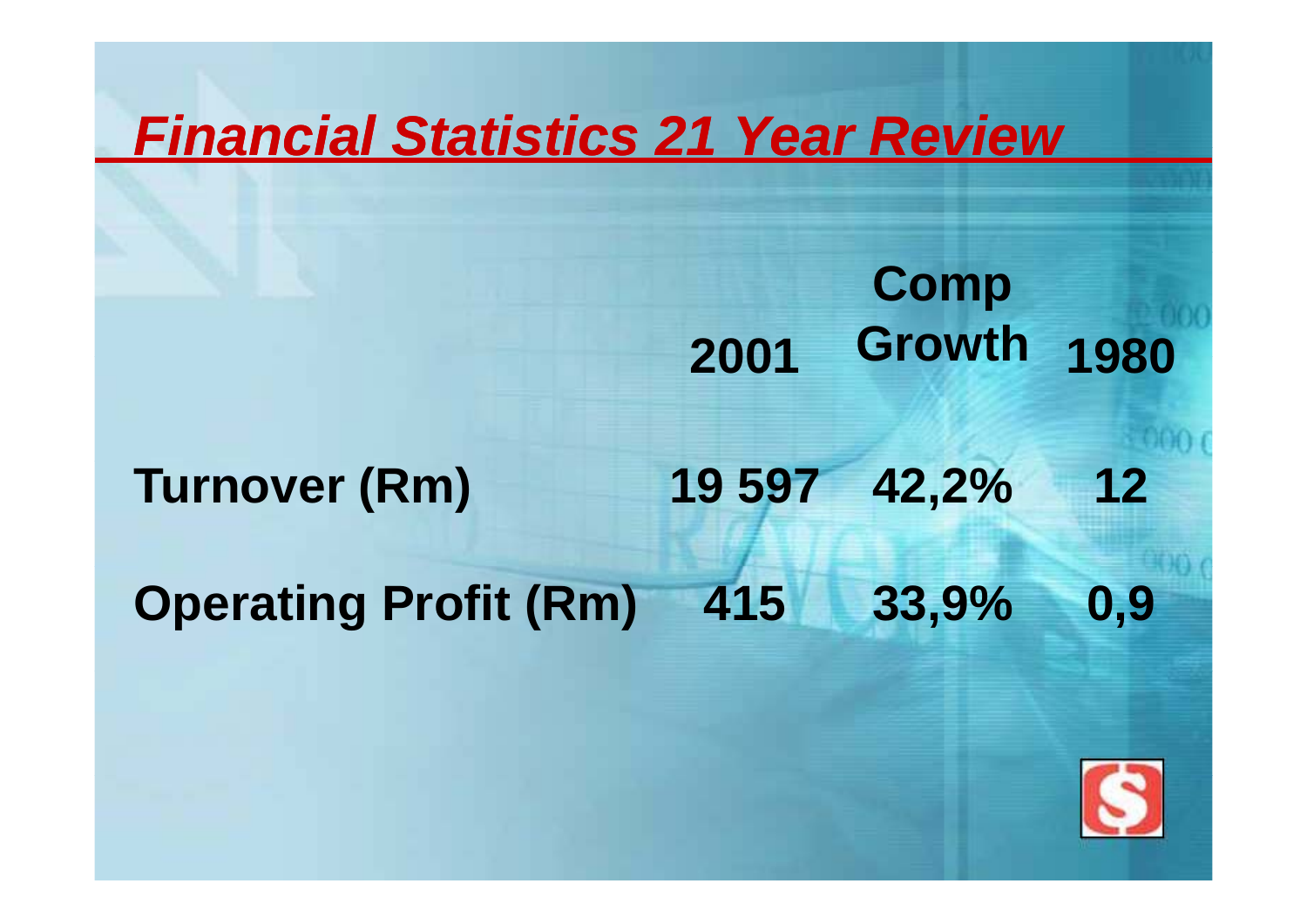#### *Share Statistics Since Listing*

**2001Comp Growth 1986 Turnover (Rm) 19 597 40,0% 126 Operating Profit (Rm) 415 36,5% 3,9 NAV/share (cents) 269,4 33,8% 3,4 Market Capitalisation (Rm) 3 103 19 1%, 226 Headline EPS ( ) cents 58,0 35,6% 0,6 Dividend per share (cents) 20,5 37,7% 0**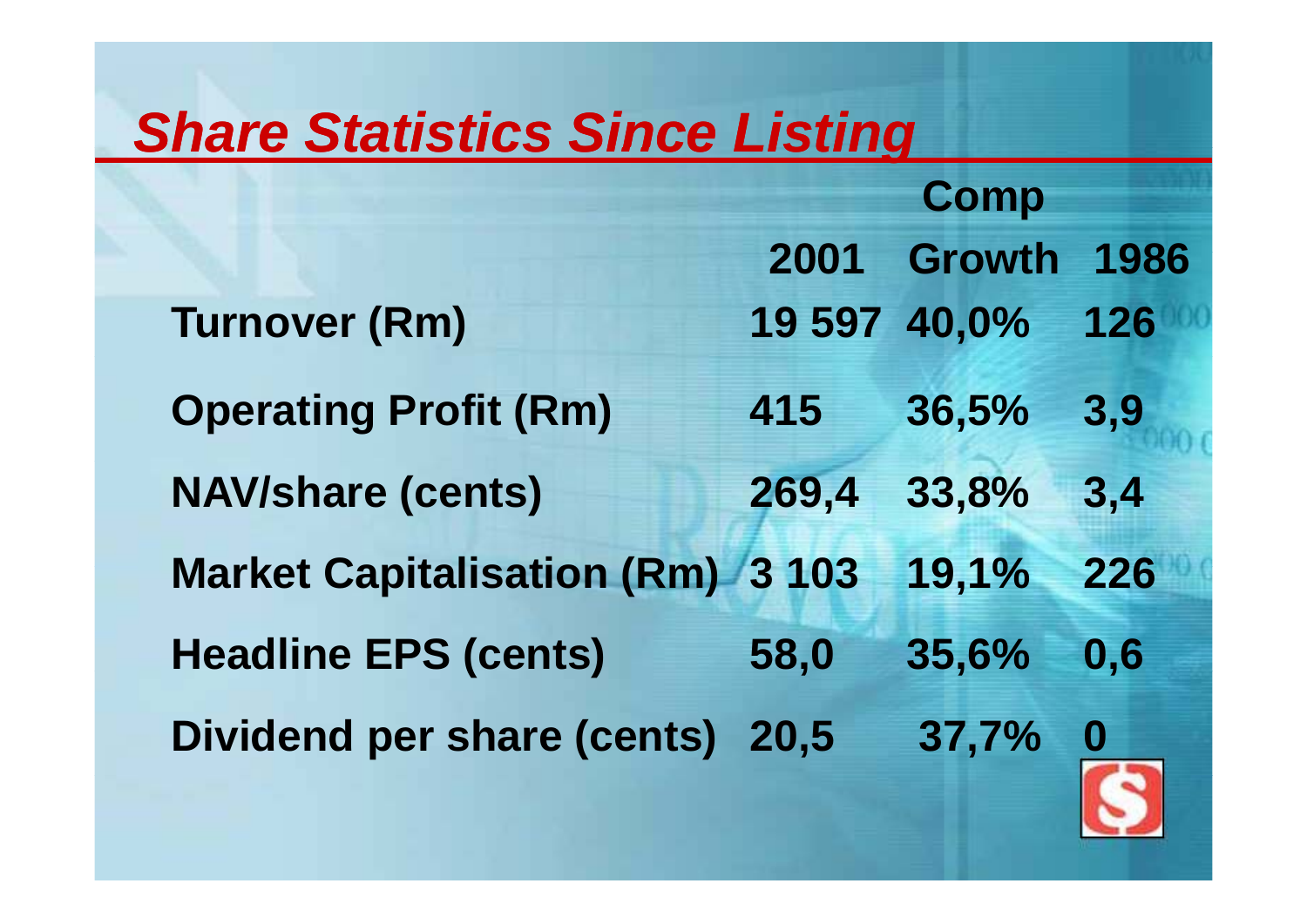## *P/E Ratio comparison P/E*

|                          | $\Gamma$ /L Induct |
|--------------------------|--------------------|
| USA:                     |                    |
| <b>Walmart</b>           | 36.6               |
| <b>Kroger</b>            | 20.2               |
| Europe:                  |                    |
| <b>Tesco</b>             | 22.9               |
| Sainsbury                | 21.4               |
| Casino                   | 28.8               |
| <b>South Africa:</b>     |                    |
| Pick & Pay               | 17.2               |
| <b>Woolworths</b>        | 13.8               |
| <b>Shoprite Holdings</b> | 9.9                |

**P/E Ratio**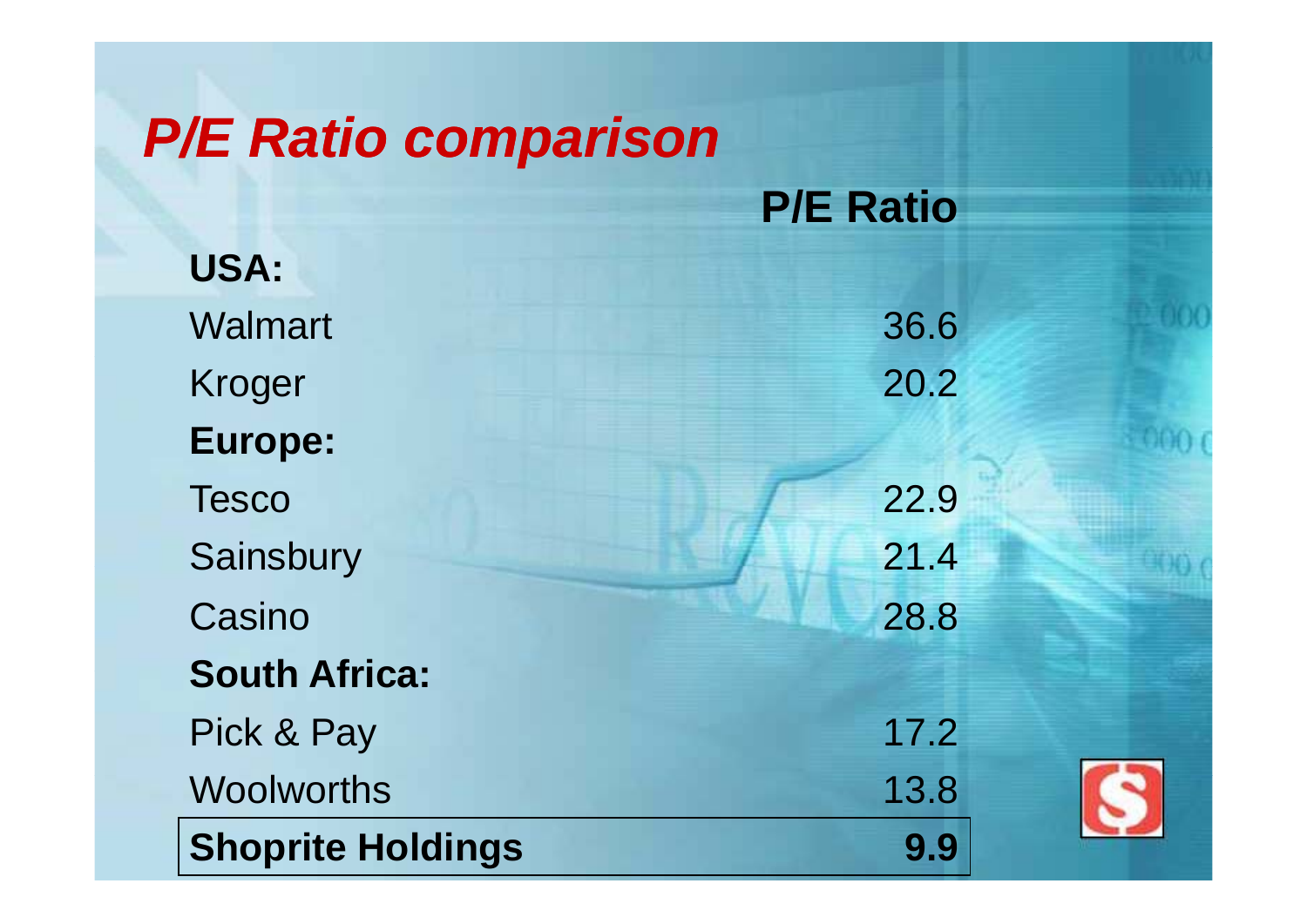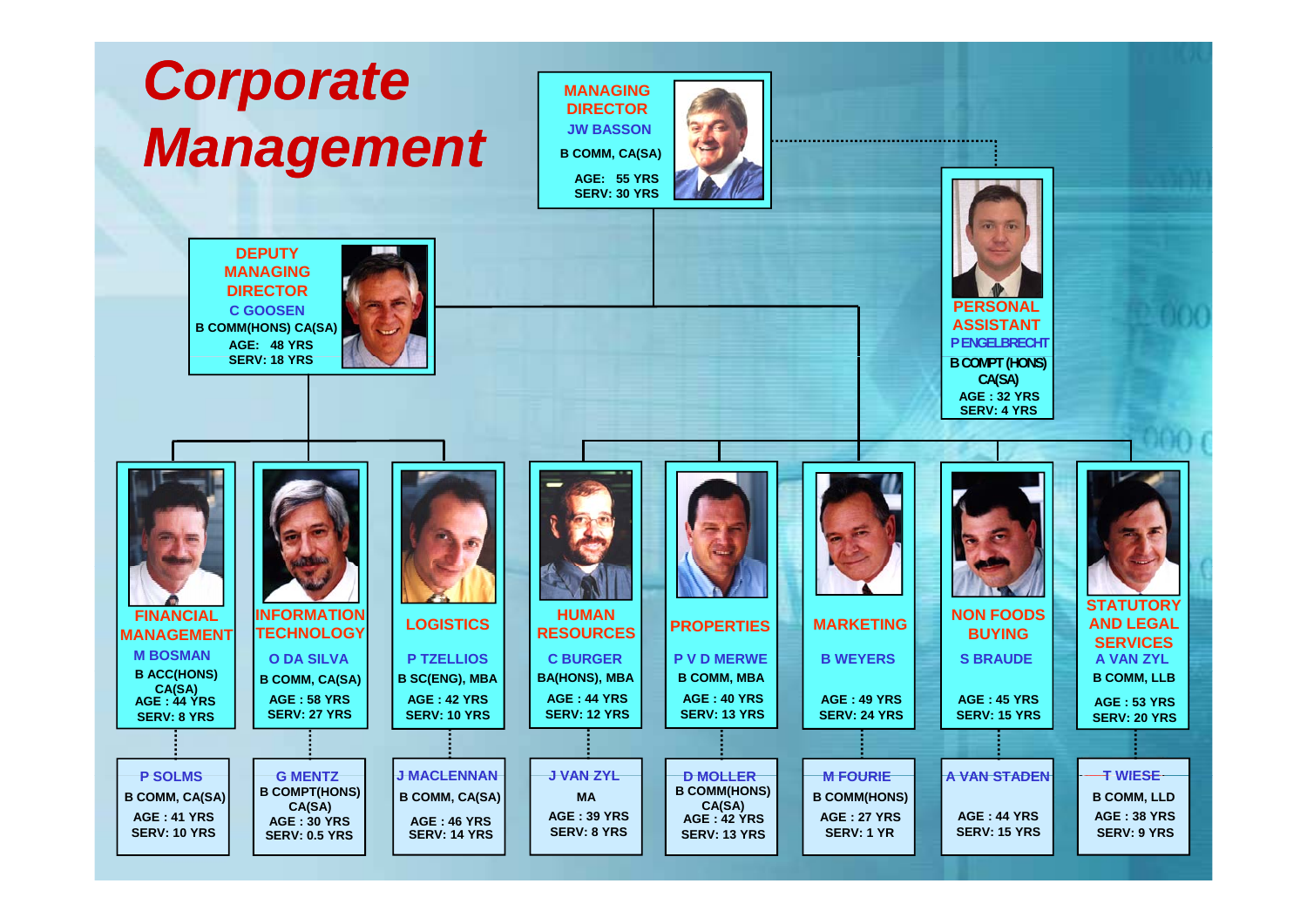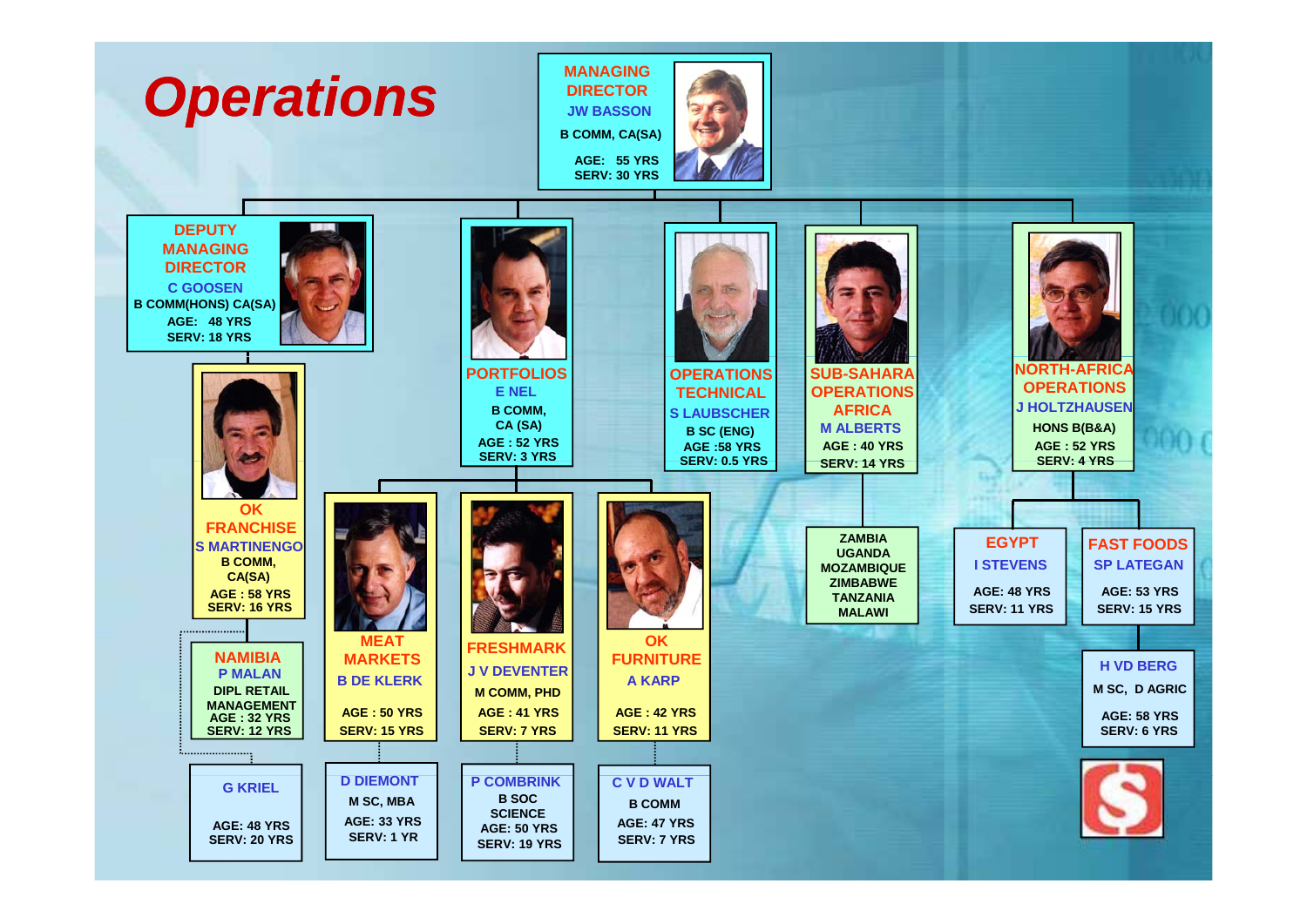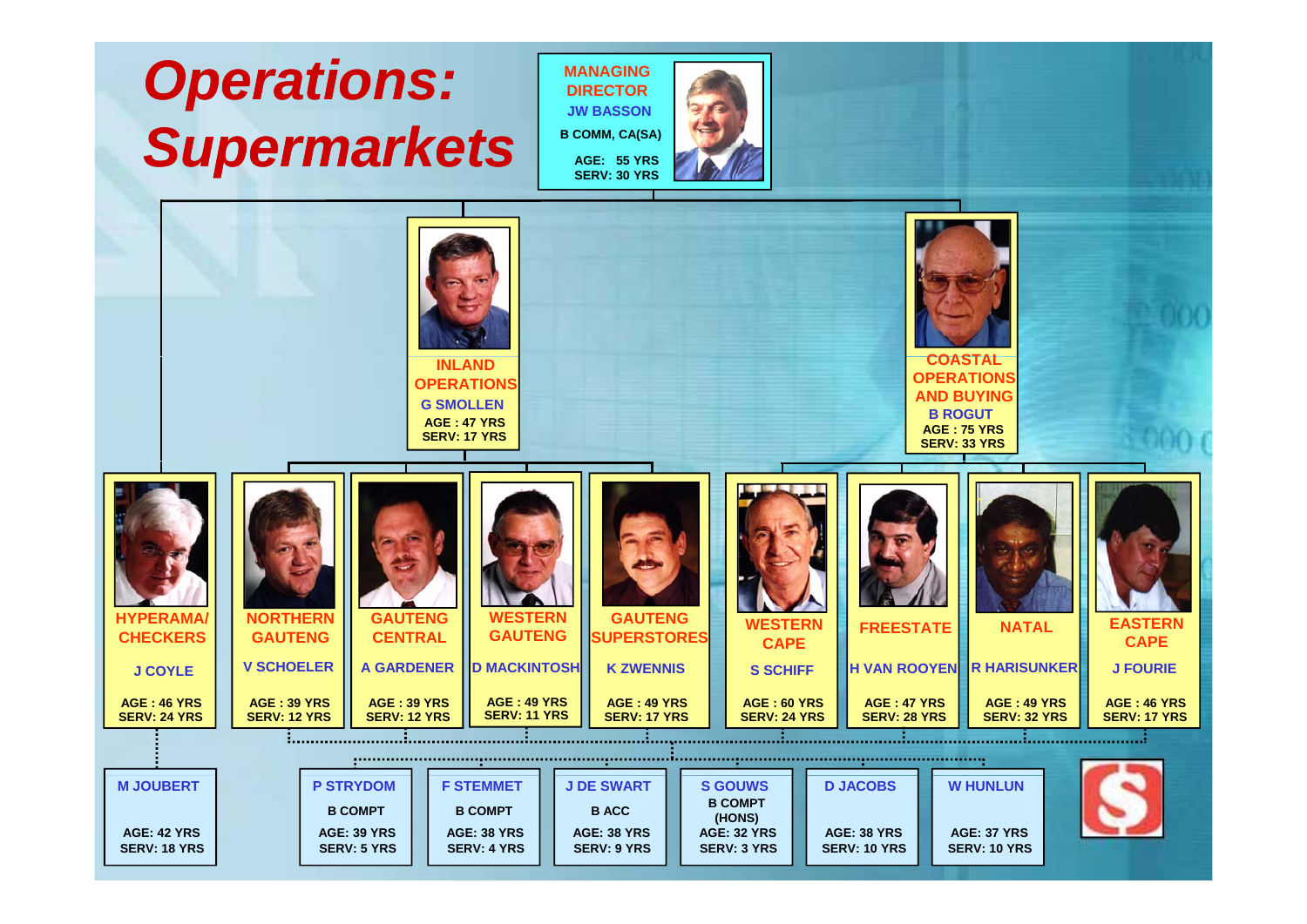#### *Employment Statistics*



**Centrally process 184,000 payslips per month for 10 countries on African continent**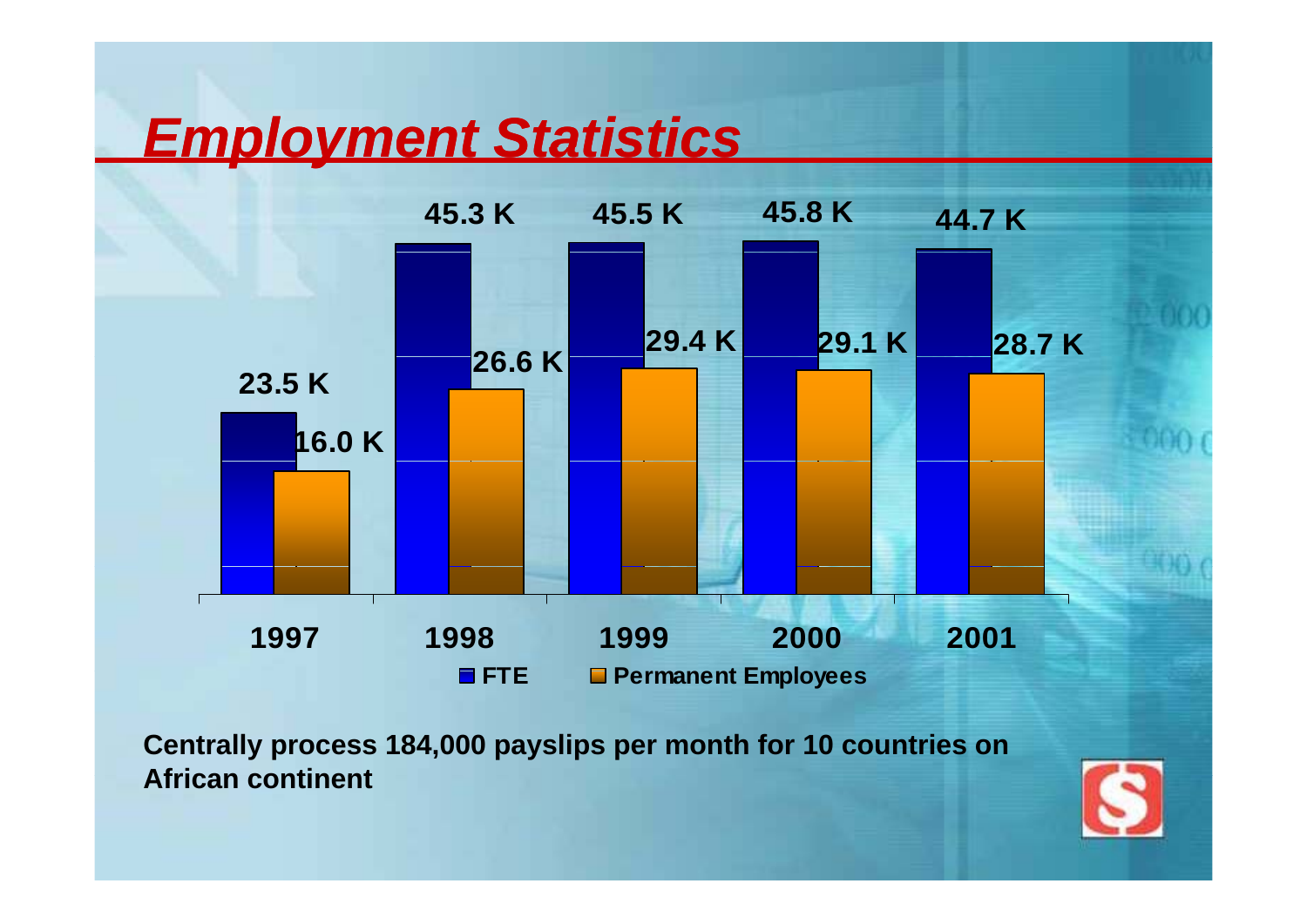## *Sales per FTE*



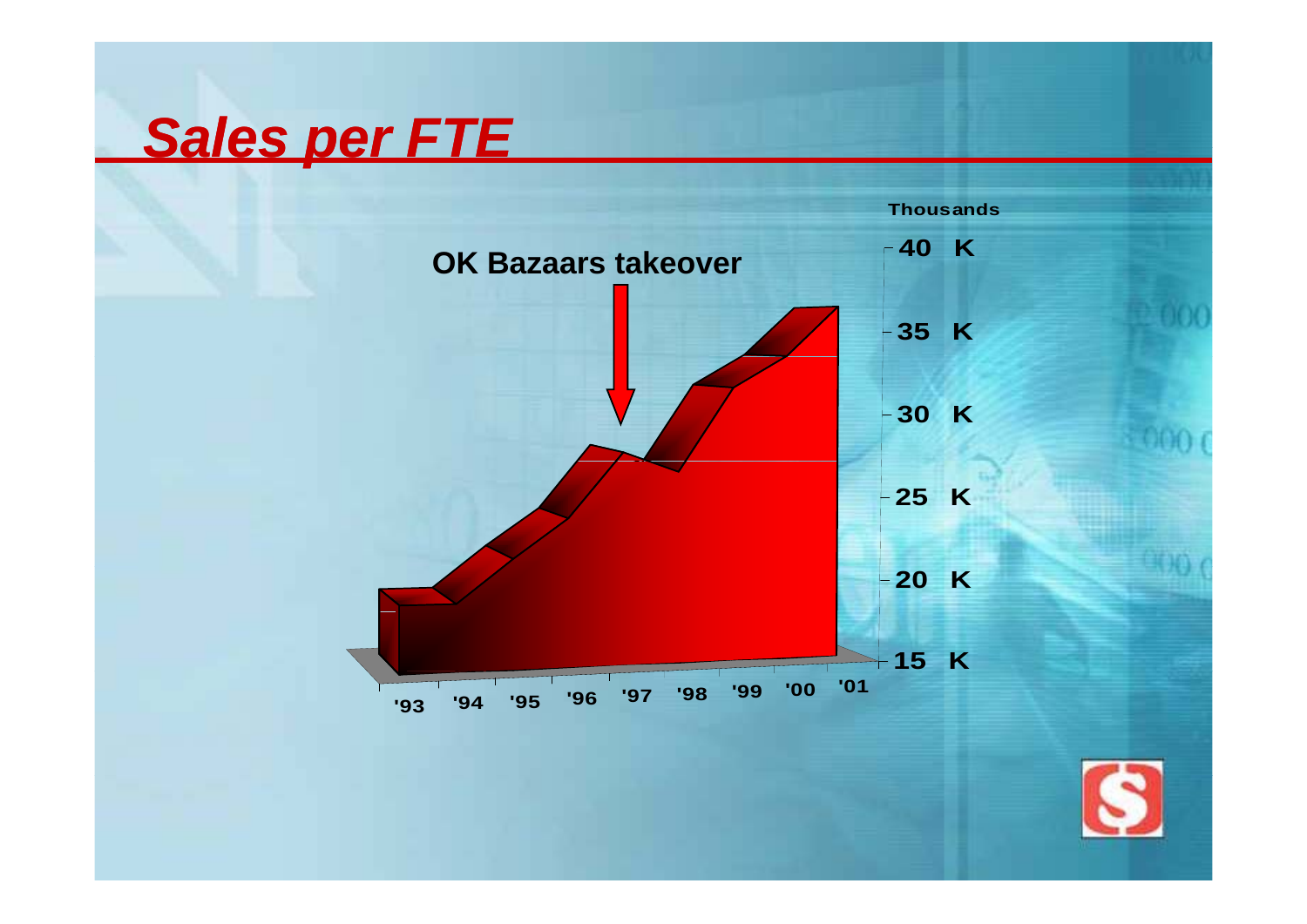## *Sales per R1 Cost of Employment*



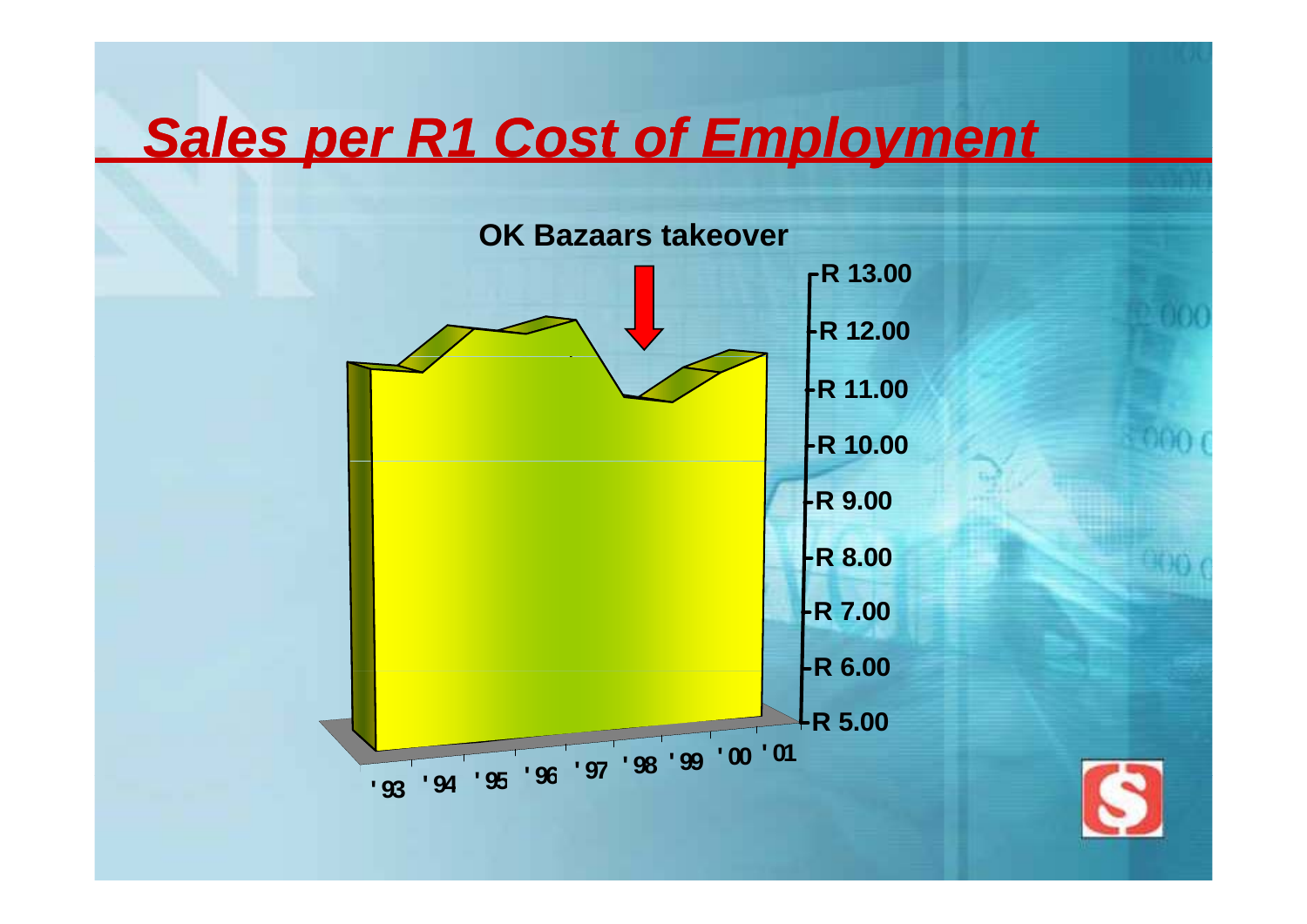#### **Service** *Analysis*



**62.7% of employees have service of 10 years +**

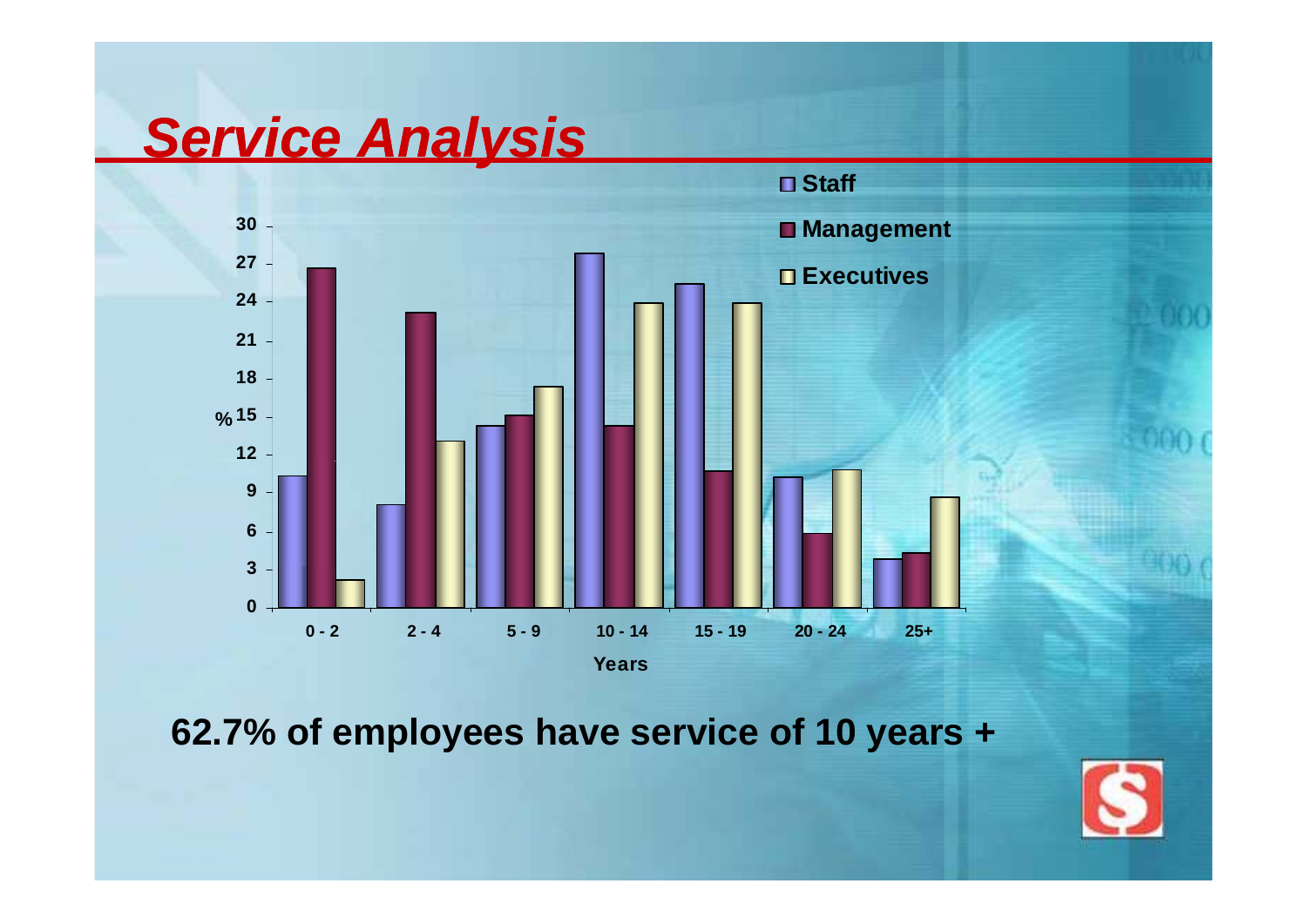## *Post Matric Qualifications*

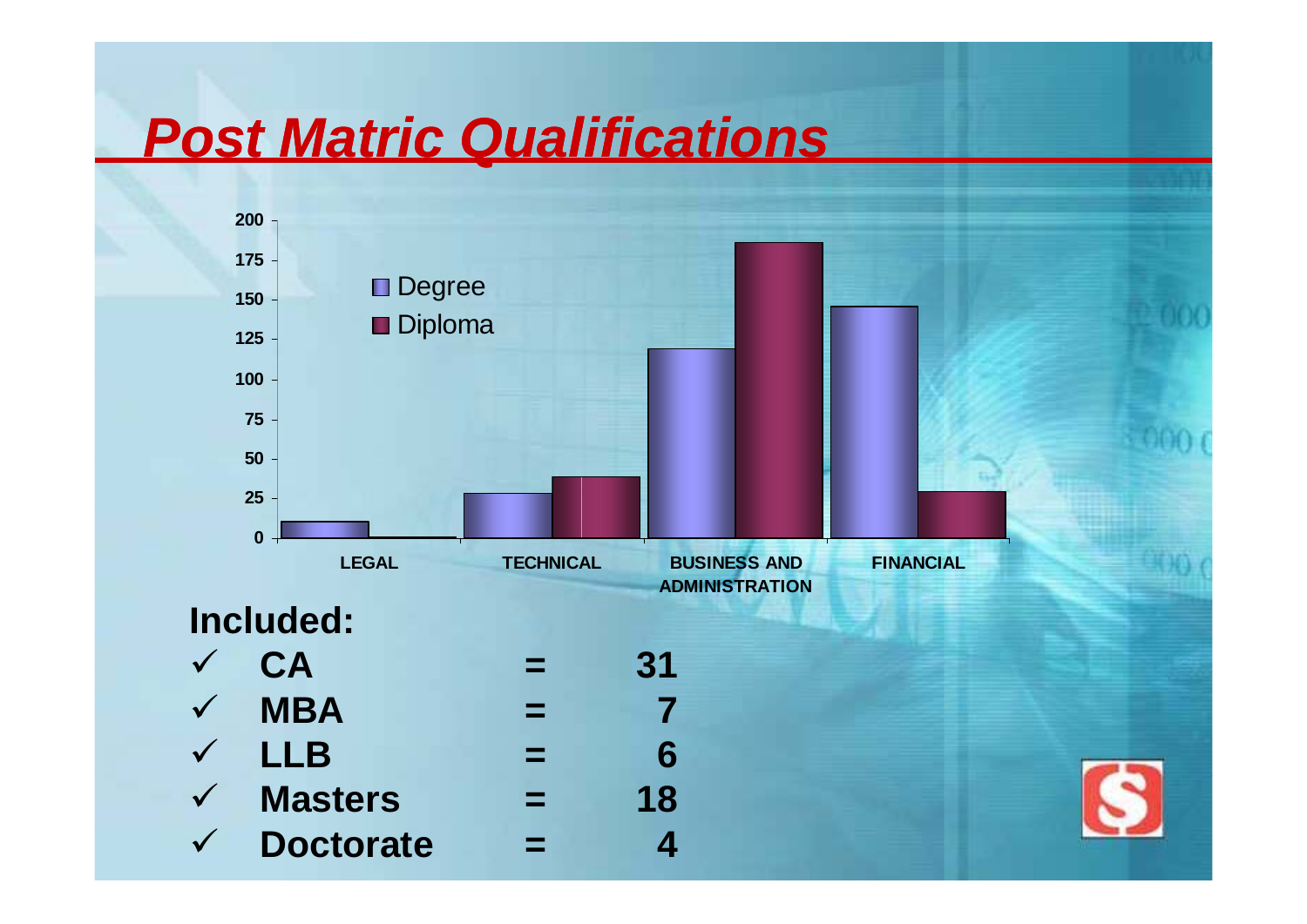#### *Retail Management Trainees July '01*

| <b>Black Male</b>           | 39% |
|-----------------------------|-----|
| <b>Female</b>               | 22% |
| <b>White Male</b>           | 25% |
| <b>Female</b>               | 14% |
| <b>Recruited Internally</b> | 37% |
| <b>Externally</b>           | 63% |
| <b>Total</b>                | 338 |

**464 Promoted to assistant manager since 1998**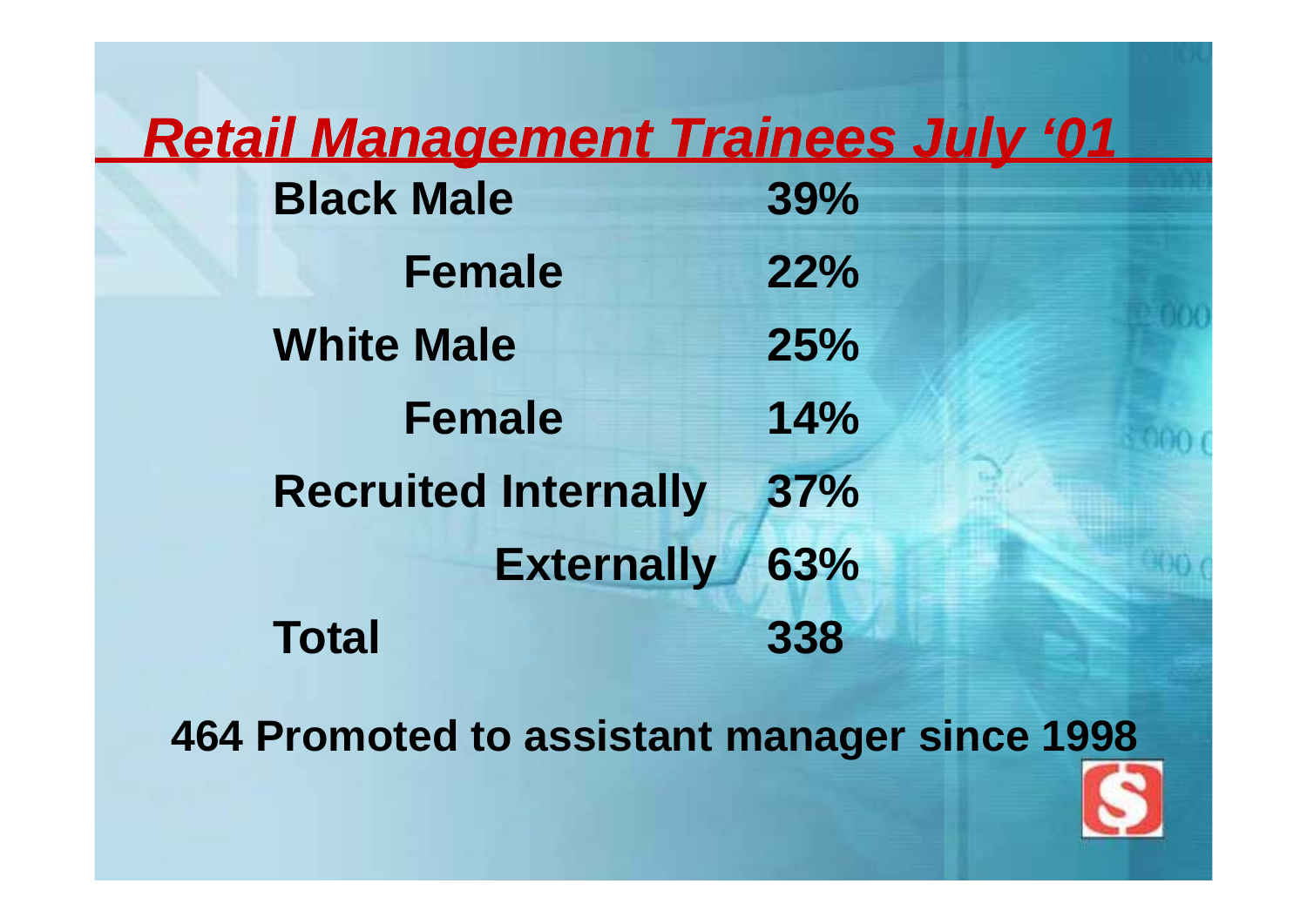## *Trainee Managers With Qualifications*

|                                              | <b>Black</b> | <b>Black</b>  | <b>White</b>   | <b>White</b>   |
|----------------------------------------------|--------------|---------------|----------------|----------------|
|                                              | <b>Male</b>  | <b>Female</b> | <b>Male</b>    | <b>Female</b>  |
| <b>Degrees</b>                               | 14           | 9             | $\overline{3}$ | $\overline{2}$ |
| <b>Diplomas</b>                              | 42           | 14            |                | 9              |
| <b>Certificates</b>                          | 5            | 5             | $\overline{2}$ | $\overline{2}$ |
| <b>Total</b>                                 | 61           | 28            | 12             | 13             |
| <b>6 Chartered Accountant Article Clerks</b> |              |               |                |                |
| <b>23 Information Technology Trainees</b>    |              |               |                |                |

**Contract Contract Contract**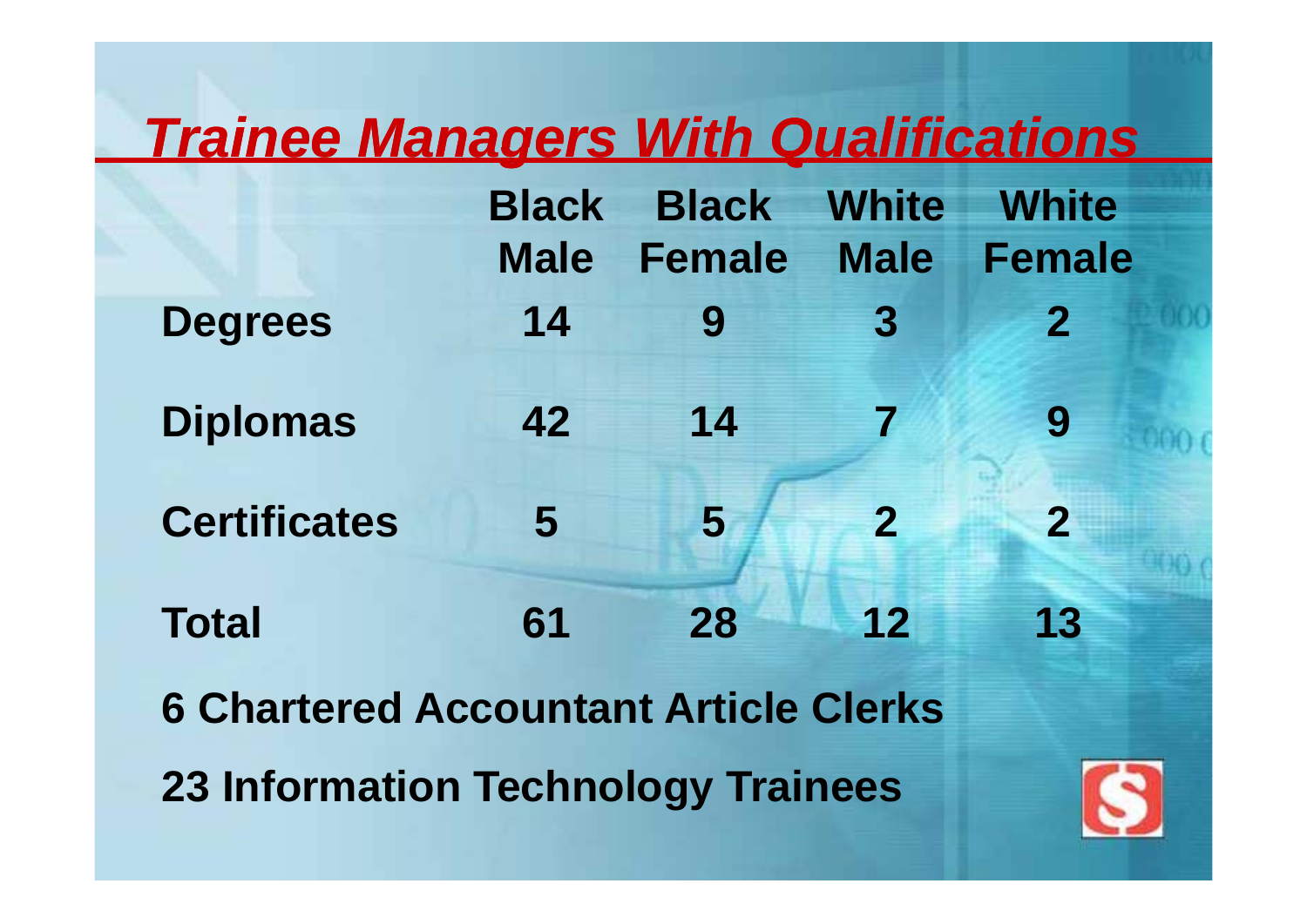## *Training and Development*

| <b>MAJOR AREAS OF</b><br><b>SKILLS &amp; LEARNING</b> | <b>AVAILABLE</b><br><b>PROGRAMMES/</b><br><b>COURSES</b> | <b>EMPLOYEES</b><br><b>TRAINED</b> |
|-------------------------------------------------------|----------------------------------------------------------|------------------------------------|
| <b>Staff Training &amp;</b><br><b>Development</b>     | 39                                                       | 19 4 68                            |
| <b>Management</b><br><b>Development</b>               | 20                                                       | 361                                |
| <b>Information Technology</b>                         | 42                                                       | 232                                |
| <b>Distribution</b>                                   | 16                                                       | 339                                |
| <b>Fresh Produce</b><br><b>Procurement</b>            | 12                                                       | 252                                |
| <b>Furniture Retailing</b>                            | 5                                                        | 782                                |
| <b>TOTAL</b>                                          | 134                                                      | 21 43                              |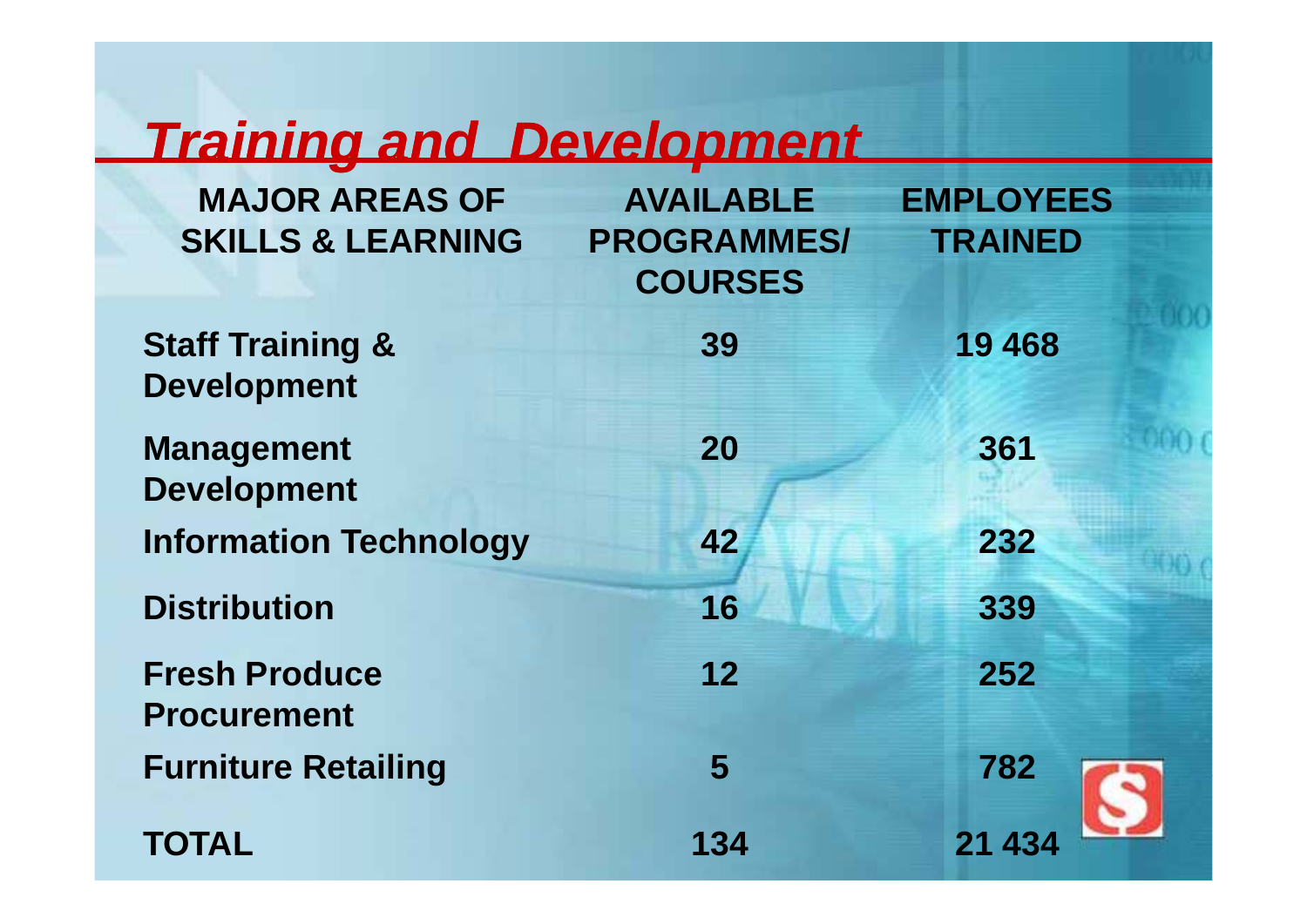#### *Highlights*

• **Productivity improvement of 190% over last 8 years**

**(the implementation of an automated Time & Attendance Management system and labour scheduling contributed towards achieving the improvements)**

• **More than 10,000 employees assisted with school and post matric education**

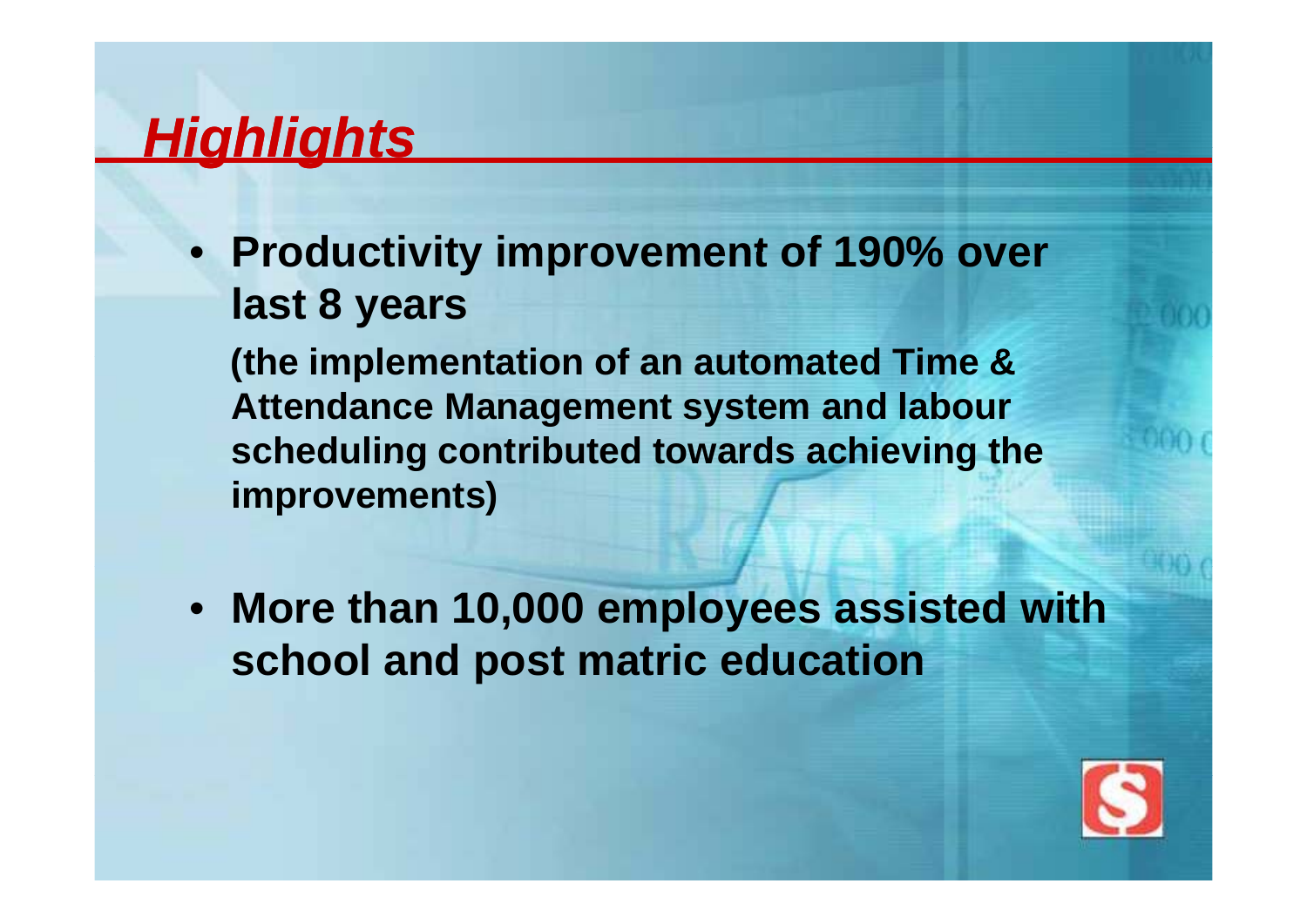## *Highlights (cont)*

- **Fi t W t C b d d Firs Wes tern Cape base d company an first retailer in South Africa to be accredited to offer accountancy articles**
- Successfully implemented SAP HR and **Payroll vers. 4.6B in record 9 months**
- **Rated in November 2000 by Financial Mail**  and Human Capital Corporation (Deloitte & **Touche) as one of the 40 Best Companies to work for**\_\_\_\_\_\_\_\_\_\_\_\_

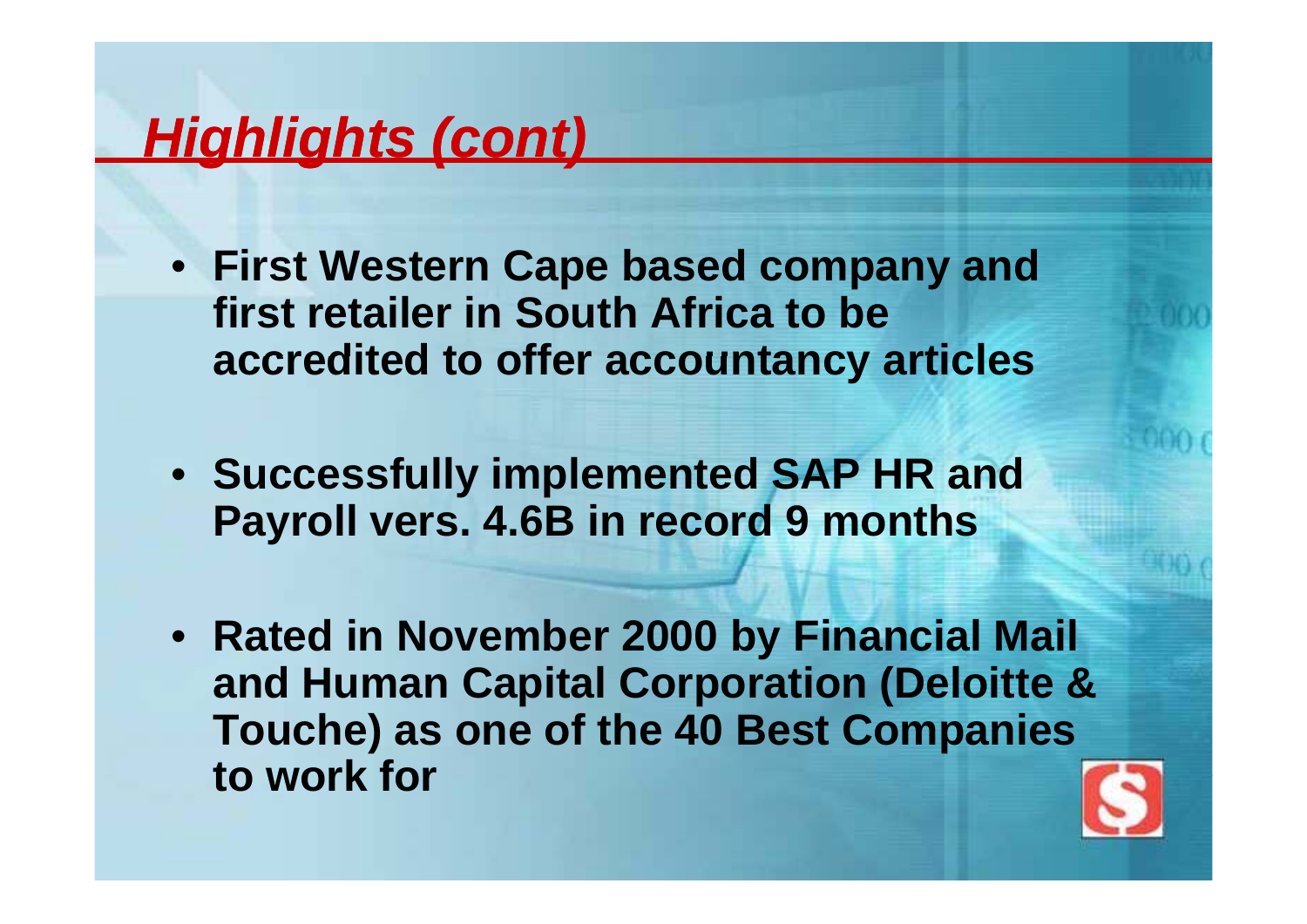#### *Size of the Operation –Group*

|                                | June 00 June 01 |     |
|--------------------------------|-----------------|-----|
| <b>Number of Outlets</b>       | 911             | 941 |
| <b>Supermarkets - RSA</b>      | 326             | 321 |
| - Non RSA                      | 34              | 38  |
| <b>Hyperama</b>                | 18              | 18  |
| <b>Furniture - OK</b>          | 118             | 135 |
| - House & Home                 | 20              | 20  |
| <b>Hungry Lion</b>             | 30              | 41  |
| <b>Franchise</b>               | 365             | 368 |
|                                |                 |     |
| <b>No of Non RSA countries</b> | 6               |     |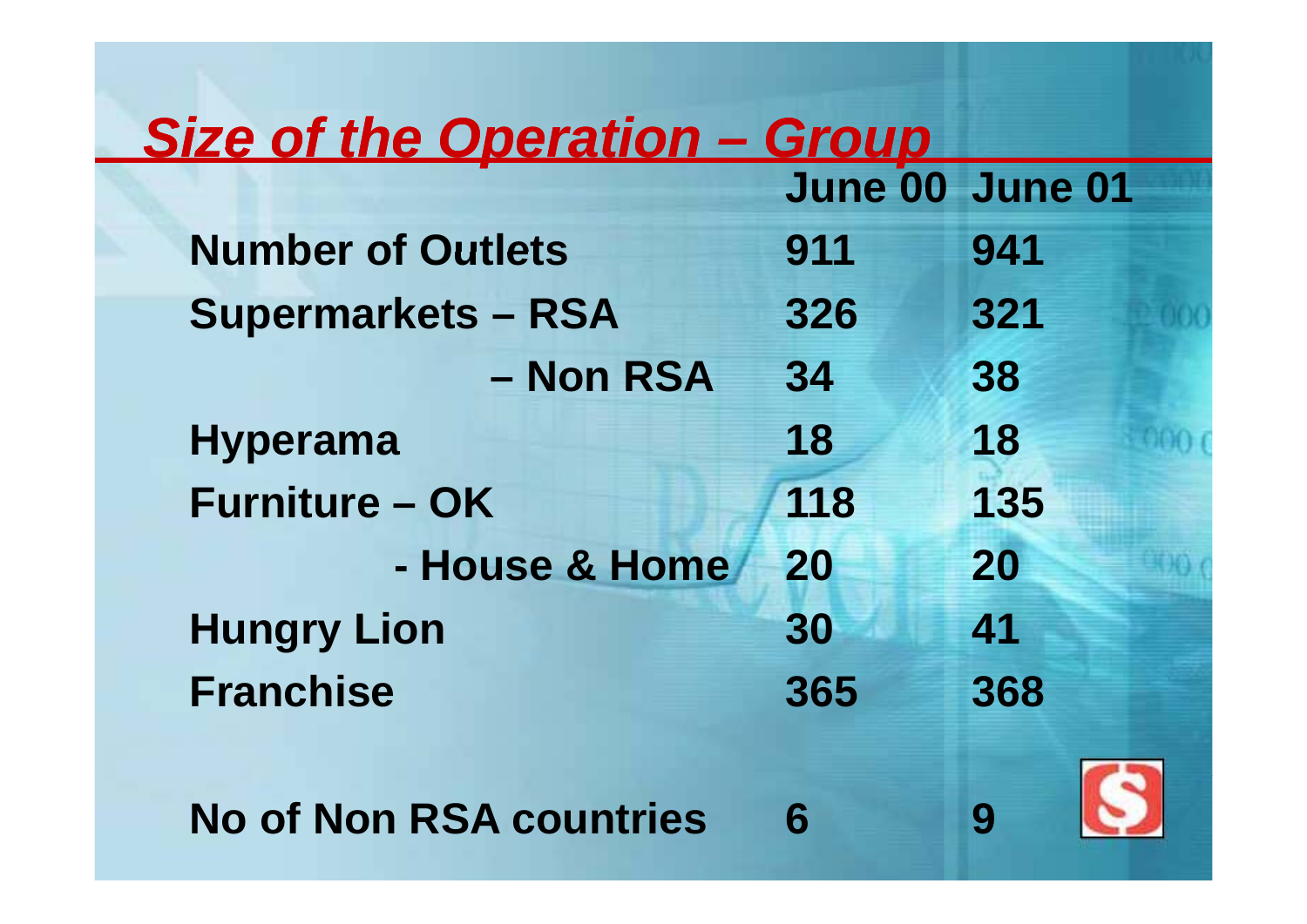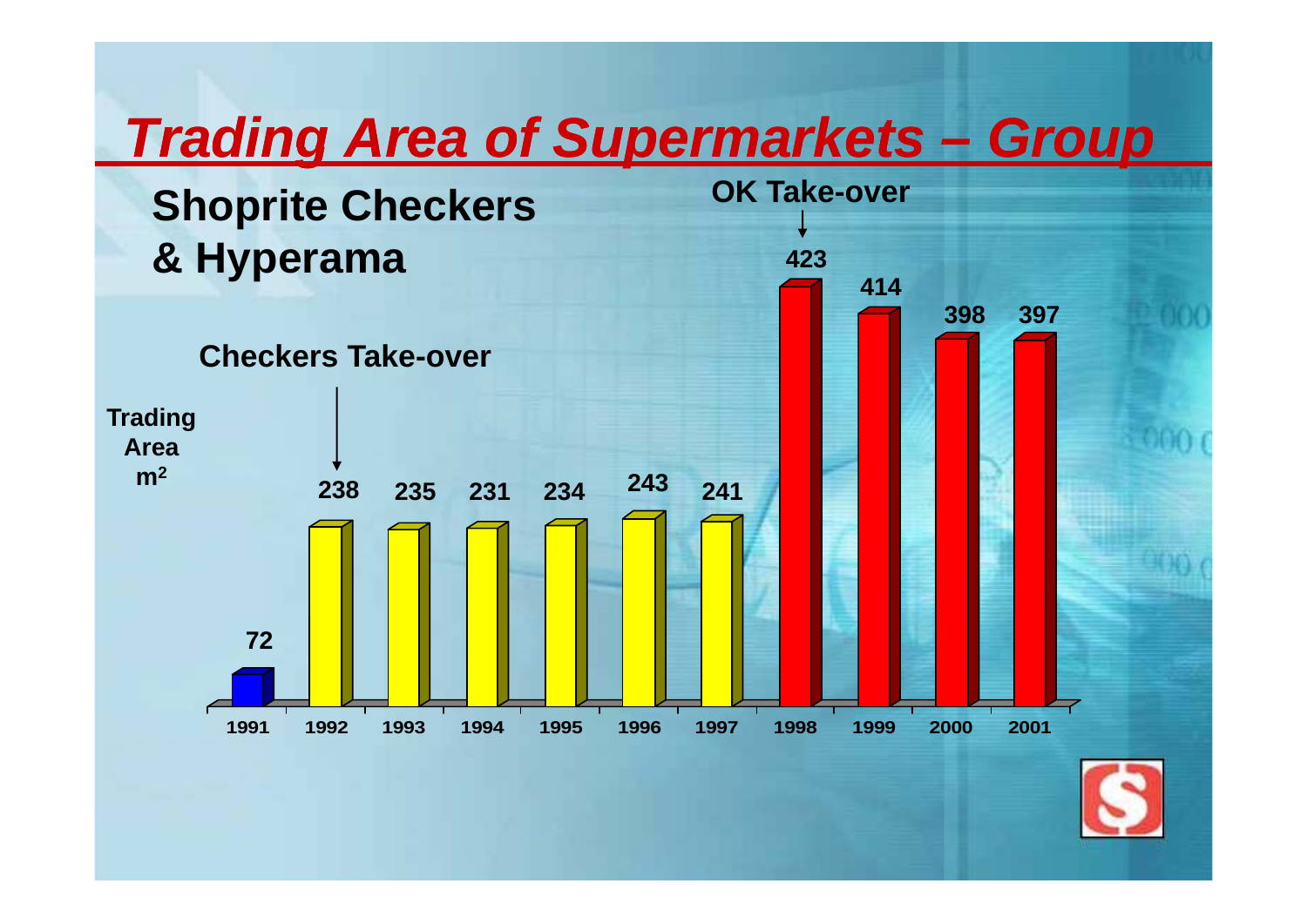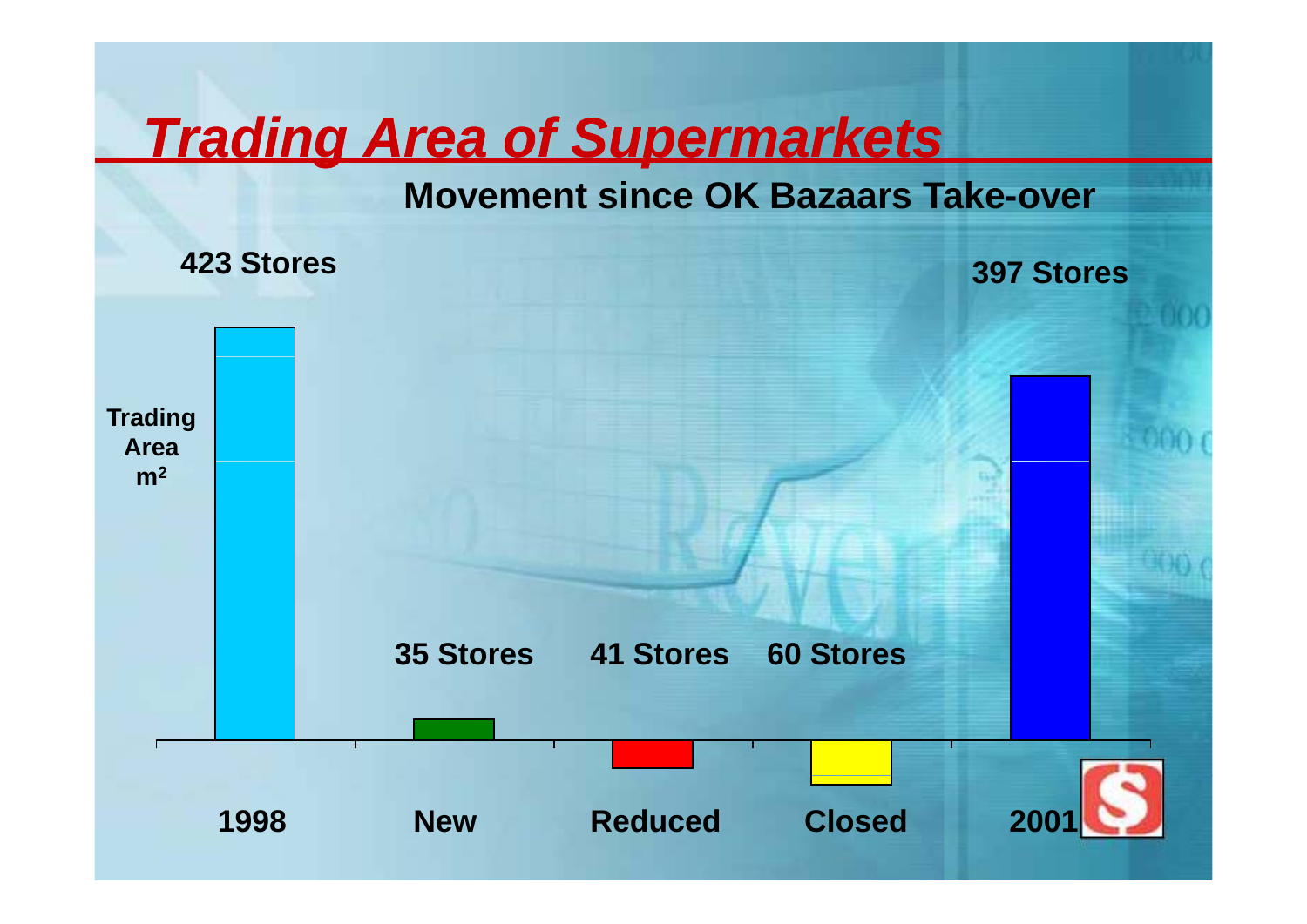#### *Excess Rental and Space*

• **Net excess rentals -R77m**

• **27 closed outlets and offices (150 000 2 000 m )**

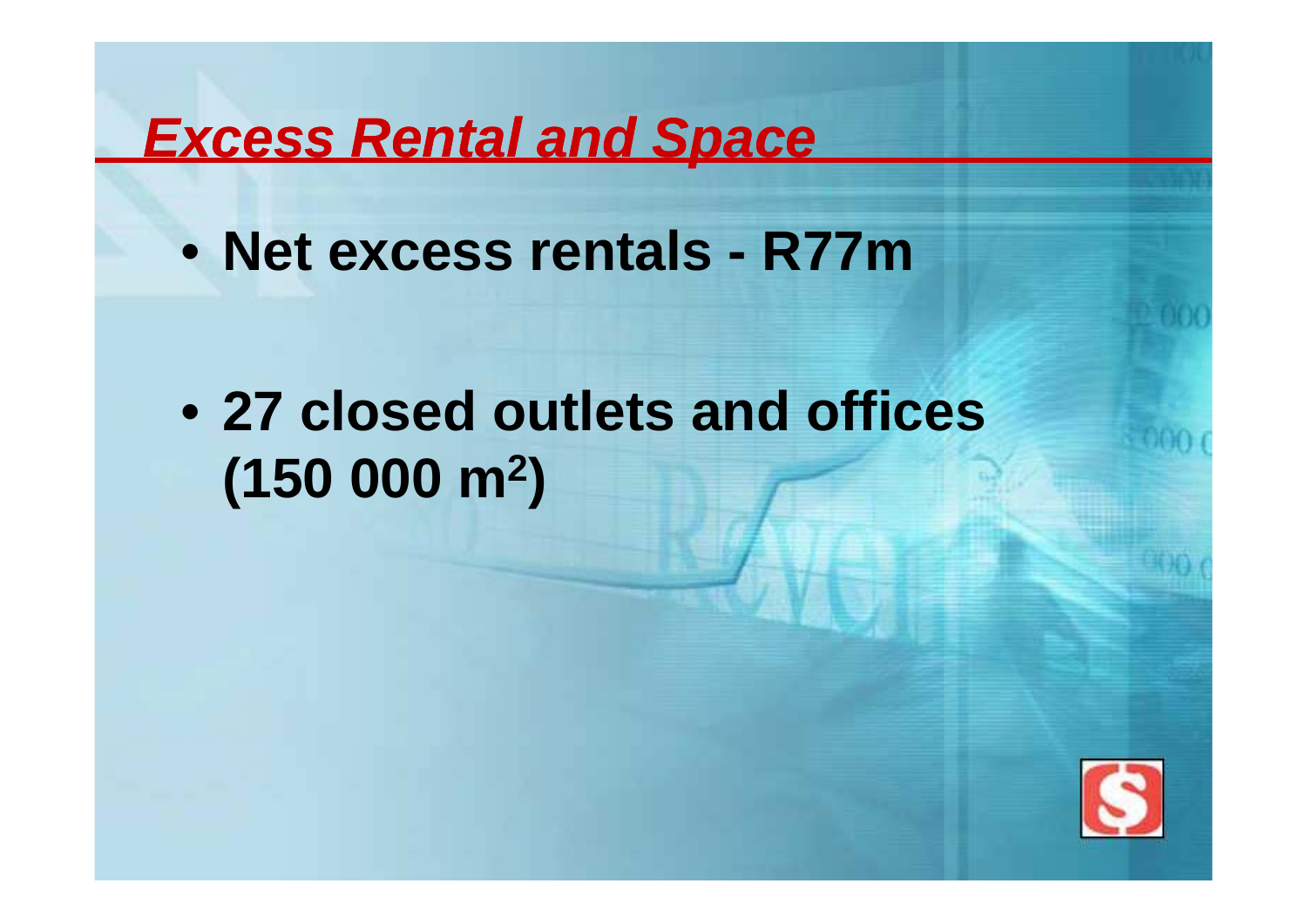#### *Shoprite Checkers Properties*

- **Manages 145 properties**
- **Market value of portfolio approxi t l R2 4 billi ima t e ly . billion**
- **Owns 48 properties**
- **Market value of own portfolio approximately R550 million**